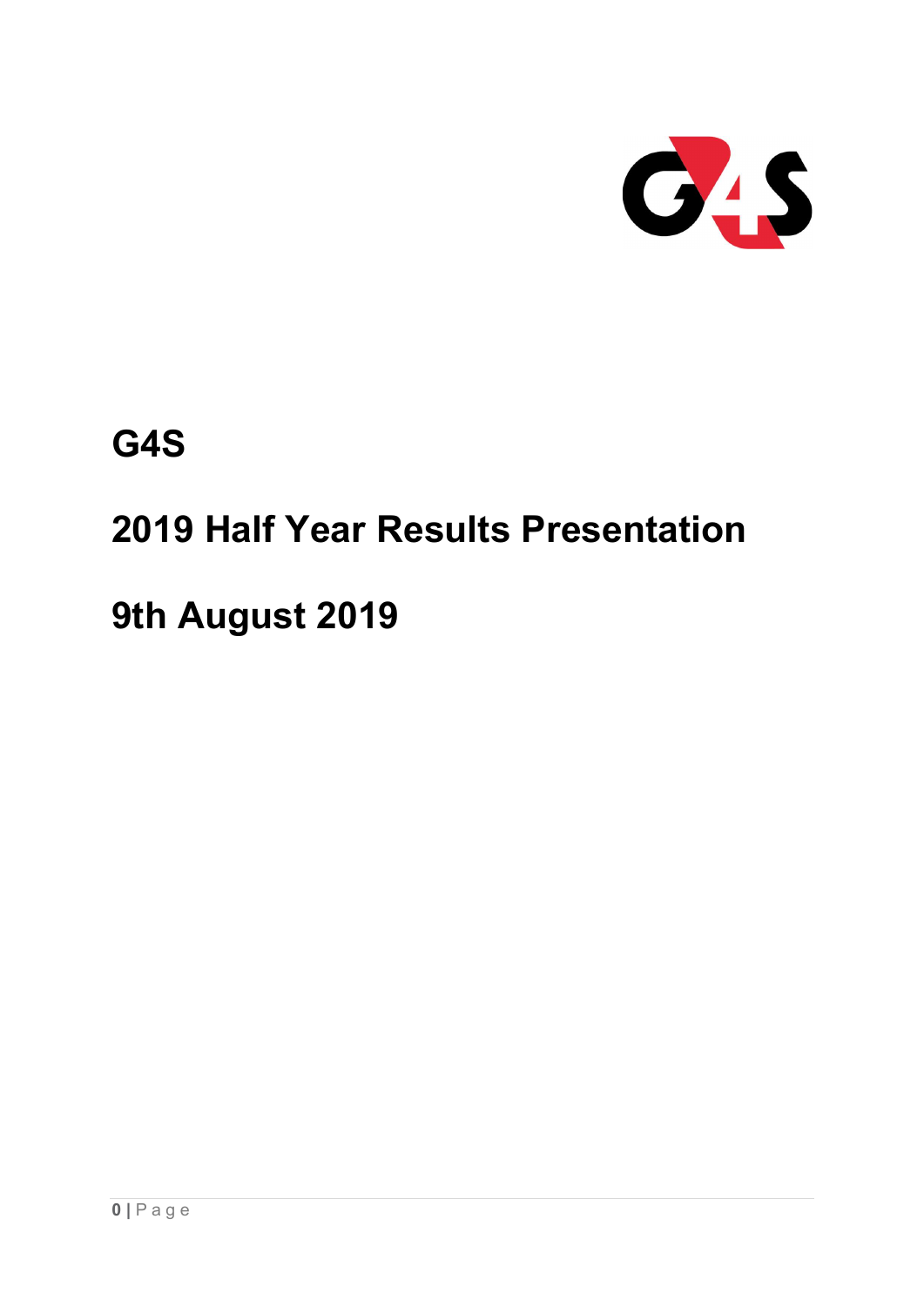### G4S

 Ashley Almanza, Chief Executive Officer Tim Weller, Chief Financial Officer Helen Parris, Director of Investor Relations

### Questions From

 Ed Steele, Citi Edward Stanley, Morgan Stanley Chirag Vadhia, HSBC Jeffrey Kessler, Imperial Capital Paul Checketts, Barclays Capital Steve Golden (?), Deutsche Bank Aymeric Poulain, Kepler Cheuvreux Sylvia Barker, JP Morgan Matthew Lloyd, HSBC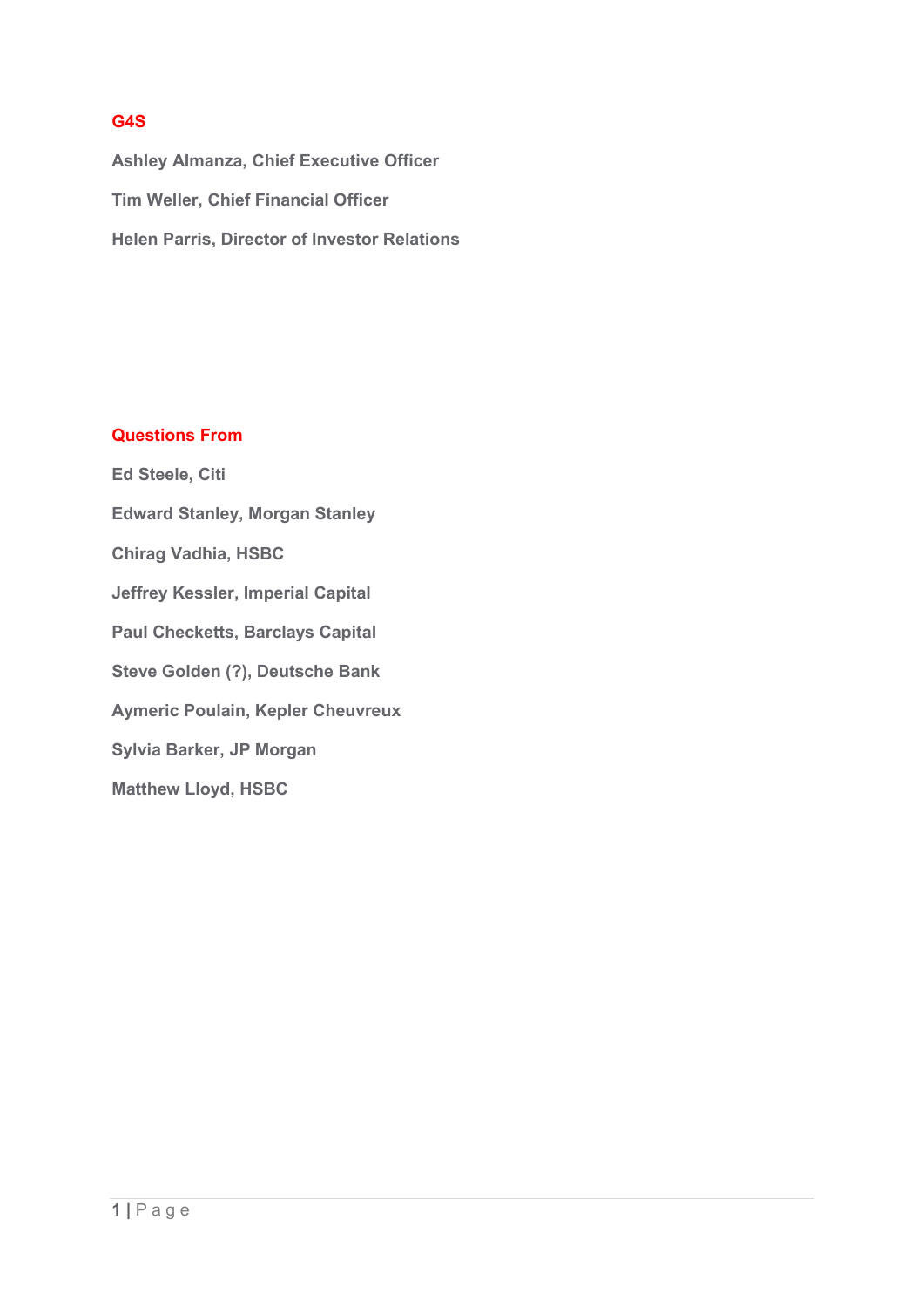### Introduction & Highlights

### Ashley Almanza, Chief Executive Officer

 Good morning everyone and welcome to the G4S half year results presentation. My name is Ashley Almanza, I'm the Chief Executive and I'm joined by Tim Weller, our Group CFO.

 Now, before we start the presentation proper, can I please draw your attention to our customary legal disclaimer. It appears in all our investor presentations and it's available on our website.

 Our agenda today has four parts including a wrap up with Q&A. I'll start with highlights of the first six months, handover to Tim, who will take us through the financial review. And then I'll come back and cover the separation of the Cash business from the Group, including an overview of the two successor companies.

 Turning then to the key messages for our presentation this morning, there are just three key messages. Firstly, we're pleased to see that the business is delivering a sustained improvement in performance over the first six months of this year.

 The outlook for the business, we believe, is positive, supported by strong sales momentum, a healthy pipeline and of course our productivity programmes. And those three things working together give us confidence in the outlook for the remainder of the year and beyond.

 And thirdly the Board has now approved the separation of the Cash business from the Group following an extensive review that we carried out over the last six months. We're immediately implementing that separation and we're on track, we believe, to create substantial value for shareholders, customers and employees.

 Those are our key messages. I'd like to turn now to the underlying results for the first six months and just cover some of the highlights before we turn to each of the segments.

 So, revenue for the first six months was £3.7bn, up 4.7% against the same period of last year. And Secure Solutions was up 4.9%, or 4.5% on an organic basis. And Cash Solutions was up 3.9%, again compared with organic, 2.5% revenue growth.

 Cash Solutions was impacted, the year on year progression by the Bullion contract, which we terminated in the first half of last year, and that gave rise to incremental revenue and of course an £8m gain.

 That also affects profit. Our profit before tax and amortisation was £234m, an increase of 1.7%. Excluding the effect of the UK Bullion contract on the prior year, progression would have been 5.4%.

 Our Secure Solutions margin was 6.3%, slightly up on the prior year with revenue mix and productivity gains being partially offset by mobilisation costs and some one-off costs in Latin America. More of those later.

 Cash Solutions margin was 11.2%, this is lower than the same period last year and once again, that is accounted for by the gain we made on the Bullion contract in 2018.

 Operating cash conversion was 88%. Our OCF conversion this year is weighted to the second half, and Tim will take us through that in more detail in a moment.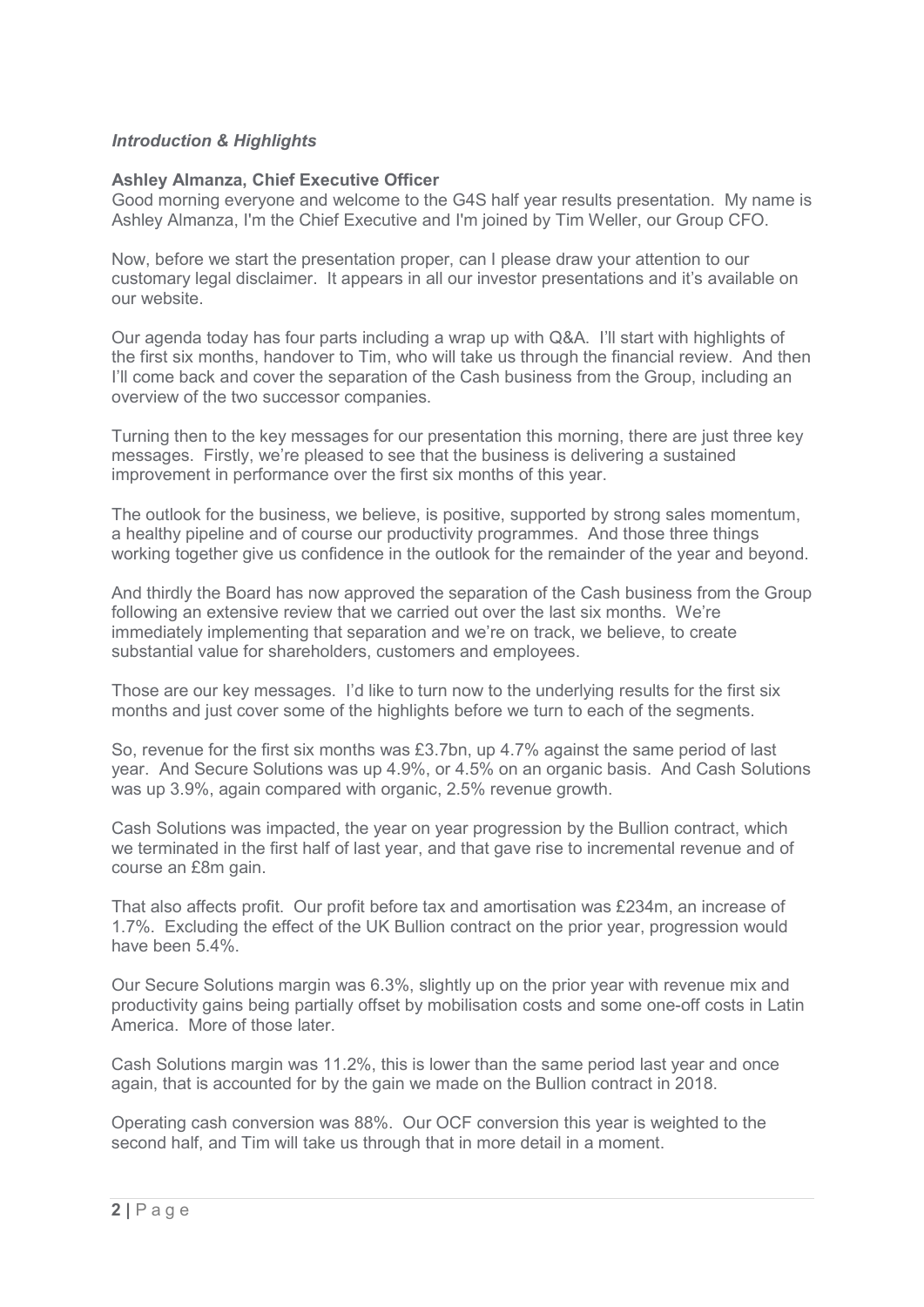Earnings per share was 7.7 pence per share, up 1.7%. We saw the interest charge come down significantly and this is due to the work that Tim and the Treasury Team have been doing with our refinancing programme, and the benefits of that are now starting to flow through the interest line.

 We also though saw our non-controlling interest go up, in other words the businesses where we had partners also grew and that increased the NCI charge.

 And finally, the effective tax rate was up 2% against the same period last year, that is largely to do with profit mix. Tim will also address that.

 The Board has declared a dividend of 3.59 pence per share, which is exactly in line with last year.

 So those are the Group highlights and I'd like to now turn to the Secure Solutions business segment and just make a few comments on that business.

 We saw growth, as I mentioned, of 4.9% in Secure Solutions. Modest growth in Europe and the Middle East, we're pleased to see some growth in the Middle East coming through again. And modest growth in Asia. Very strong growth in both Africa and the Americas, 8.8% and 8.9% revenue growth respectively.

 Profits before and interest and tax were up 5.2% for the Security segment as a whole. And again we saw strong profit progression in Asia, the Middle East and Africa and modest profit progression the Americas.

 That is because most of the mobilisation costs in total they were about £4m. Most of those fell in North America and you'll appreciate this is the flipside of rapid growth when you're mobilising lots of contracts it takes a while before you establish a steady state operating rhythm and you incur incremental costs typically during mobilisation. We expense all those costs and that held back the profit progression in the Americas.

 We also took some reorganisation costs, £5m in Brazil and that affected the net martin in the Americas. The net margin is 6.3%, as I mentioned a moment ago. Strong margins in all regions and we expect as mobilisation costs roll back, we will see further margin progression in the Americas.

 So, overall then our Secure Solutions business has got sales momentum, good pipeline, we continue to grow our Technology Enabled Security Solutions, good growth in the first six months of this year up about 14%. And importantly, we still see tight labour markets in North America and Europe, and so we continue to exercise commercial discipline and appropriate cost management.

 I'd like to now move onto the Cash Solutions division hereto after a challenging 2018 I'm pleased to say that we saw a revenue growth once more in this business. Revenues of £535m for the first six months, up 3.9%.

 Profits were down 10.4% over the same period last year and that is wholly due to the effect of the £8m gain in the prior year on the termination of the Bullion contract. Ex that gain, profits would have risen by 1.7%.

 A standout feature of our results once again was our Cash Technology business in North America. Retail Cash Solutions grew 33%. This business goes from strength to strength. We're not only growing but we're confident that our service offering is getting better and better and I think that augers well for the future.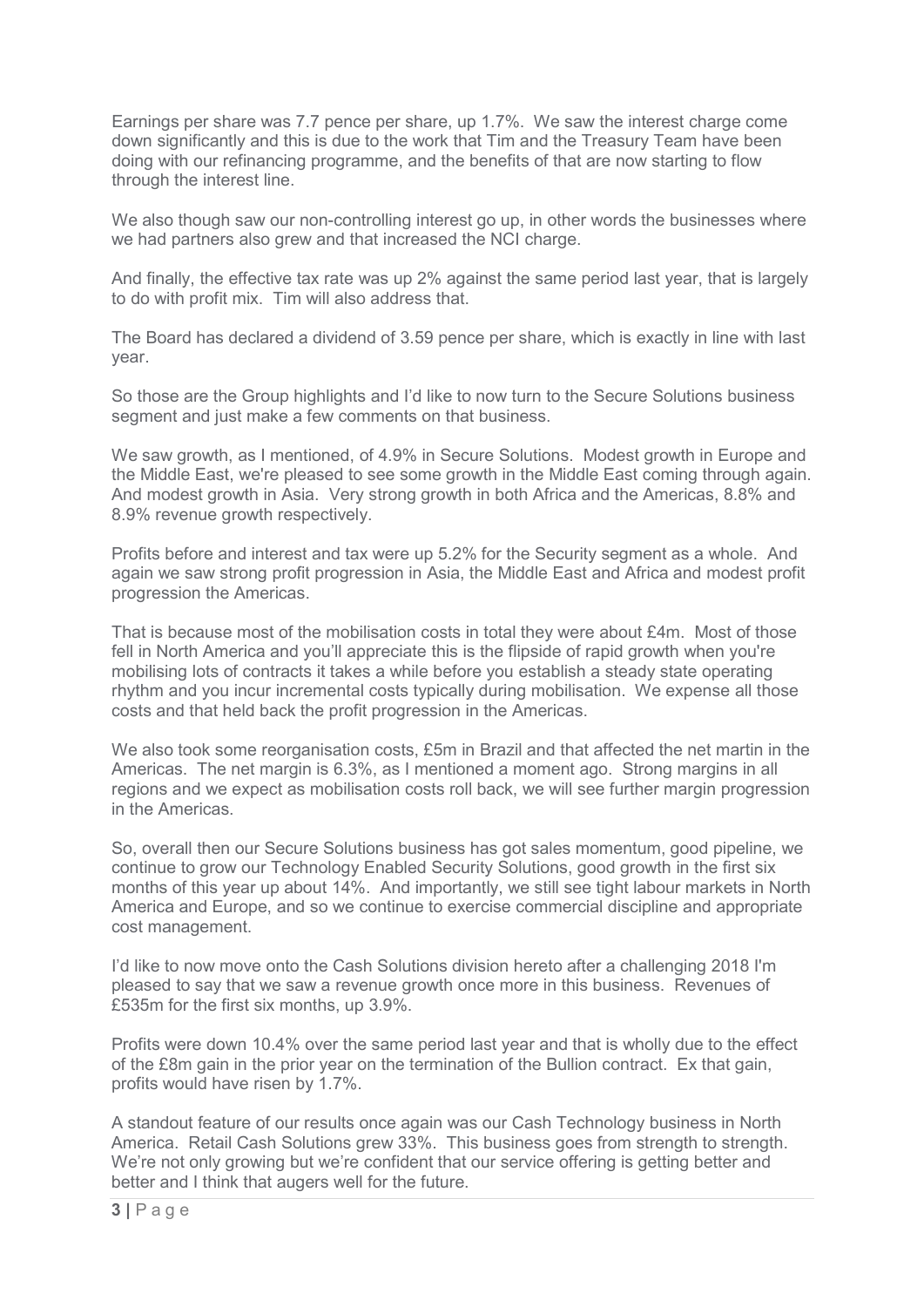We have a substantial pipeline in both Retail and Banking for Conventional Cash Services and Cash Technology, and we're actually expanding our Cash Technology now into the Banking segment and into the SME market segment. We have high hopes for that expansion.

 We announced a restructuring programme for our Cash business when we presented our full year results, and those benefits are starting to come through. We expect some to flow through to the bottom line in the second half of this year and we'll capture the full benefit of that programme next year.

 So, before handing over to Tim, I'd just like to address the outlook in a bit more detail. Obviously, a business of our scale and complexity there are many moving parts. Revenue, on the positive side as I mentioned a moment ago, we have good sales momentum and a healthy pipeline.

 In the other direction of course, we operate in a highly competitive industry and we have to be on the top of our game really to not only win new business but retain current business.

 We believe that we're being aided in that through our Technology Enabled security solutions. This is undoubtedly differentiating us in some important markets. It's an important feature of our growth in America and in Africa.

So overall, we continue to have a positive view on revenue.

 Margin, there are even more moving parts here. We have a positive sales mix and a productivity programme, both of which provide support for our margin and give us a path to, we believe, margin increment in the future.

 At the moment, going in the other direction is the mobilisation cost, but this is driven by growth. And in the longer term that growth, we believe, will deliver support to our margins.

 And perhaps most importantly in our industry it's always a feature of our business that getting the balance between wage inflation and price increase programmes is critically important. I'm pleased to say that we're achieving a much better balance this year than we did in 2018.

 Finally on cash flow, operating cash conversion for the full year we expect to be above 100%, Tim will comment on that. And net debt to EBITDA around 2.7 times at the end of the year, our policy remains unchanged which is we're aiming for 2.5 times or less.

 So in summary, the current performance of the business, our sales effort, our pipeline and our prospects give us confidence in the outlook for the Group as a whole.

And with that, I will hand you over to Tim. Tim?

. . . . . . . . . . . . . . . . . . . . . . . . . . . . . . . . . . . . . . . . . . . . . . . . . . . . . . . . . . . . . .

### Financial Review

### Tim Weller, Chief Financial Officer

 Thanks, Ashley and good morning everyone. As Ashley outlined, we've reported half year results showing improved revenue momentum underpinning a positive outlook for the second half of the year.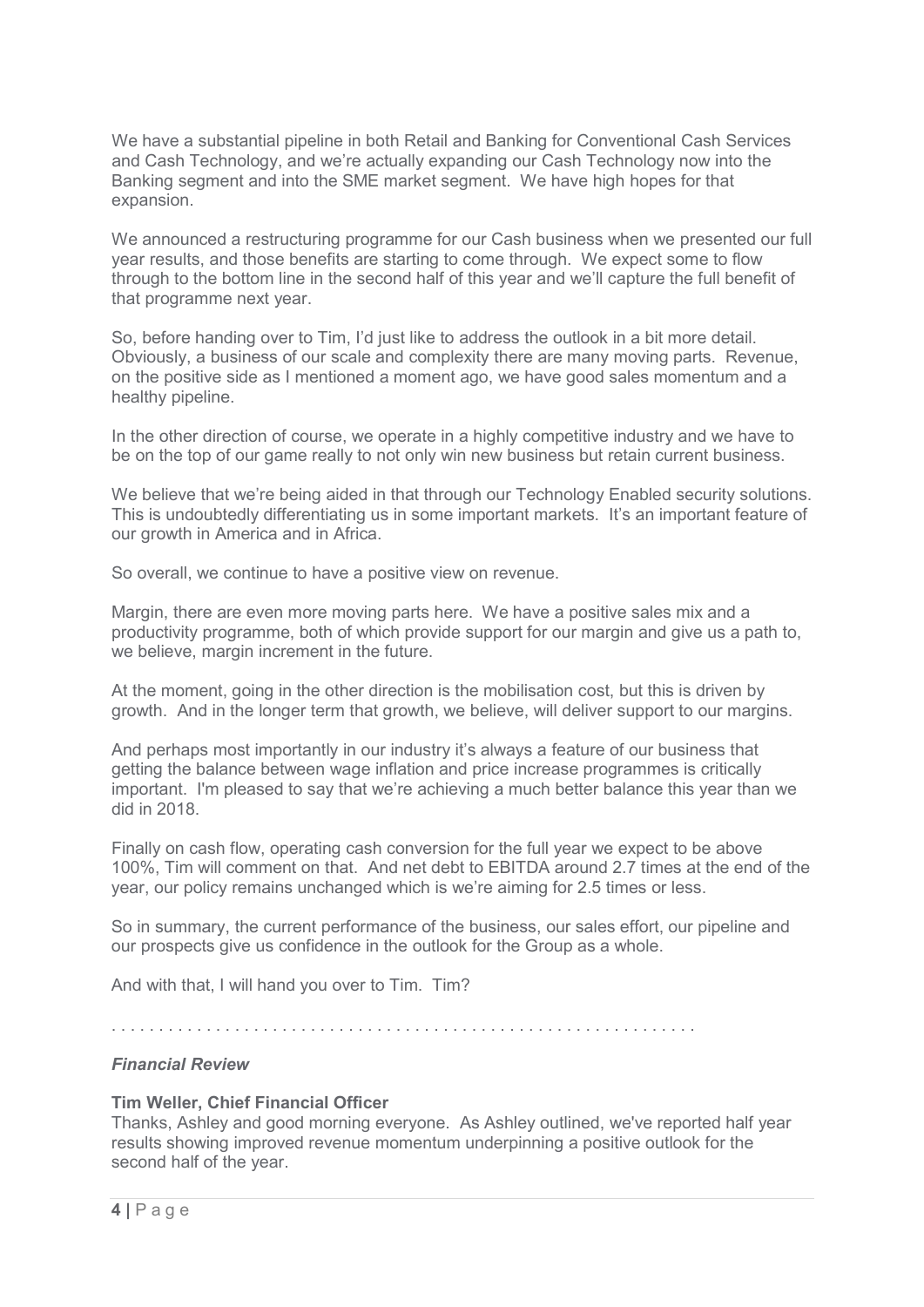So, turning to the underlying business results. Overall, Group revenues grew by 4.7% reflecting strong growth in North American Retail Cash Solutions. And in our African and Americas Secure Solutions business, with more modest growth in traditional Cash Solutions and in the Secure Solutions businesses in Asia and Europe and the Middle East leading to Secure Solutions growth of 4.9% and 3.9% in Cash Solutions.

 PBITA was £234m, up 1.7% with 5.2% growth in Secure Solutions partly offset by a £7m reduction in profits in our Cash Solutions business, reflecting the 2018 £8m one-off benefit of the early completion of the UK Bullion Centre contract in May 2018, which we highlighted at the time.

 The interest charge was £59m, £8m lower than 2018. As we start to see the benefit of the retirement of the expensive debt which we delivered over the last couple of years.

We expect the full year interest charge to be around £120m.

 The effective tax rate was 26%, up 1% from last year's full year rate as expected reflecting the geographic mix of profits. We expect the tax rate to be around 26% for the 2019 full year.

 Non-controlling interest was £3m higher at £10m, mainly driven by consolidation and minority shareholdings in the Europe and Middle East region as previously disclosed.

 Earnings were 1.7% higher than the comparable period in 2018 at a £119m, with earnings per share of 7.7 pence.

 Operating cash flow after pension deficit repayments of £26m was £206m, £41m lower than 2018, mainly reflecting the phasing of cash flows around the half year end, the effect of which we expect to reverse by year end. As such we expect full year operating cash conversion of over 100% compared with the 88% reported at the half year.

 Turning now to the bridge from underlying to our statutory results. We continue to manage effectively the onerous contract portfolio with a £1m net cash outflow and a £7m beneficial impact to earnings reflecting operational improvements on two UK contracts.

 The Compass contract concludes at the end of this month and the Group's onerous contract provision is now just £19m, with the cash impact of this expected as spread over the next 19 years.

 Since the start of the year, we've made no material disposals or acquisitions. We incurred £17m of costs in the first half on the cash separation project and made a restructuring investment of £19m, mainly in respect strategic efficiency programmes in Europe and the Middle East, Americas and Global Cash Solutions.

 After tax the earnings impact of separation and restricting was £29m with an £18m cash outflow in the half. We expect the total cost of cash separation projects to be around £50m with the majority of that incurred in 2019. And we expect full year 2019 restructuring costs of around £25m.

 And finally, the other main reconciling item is acquisition rated amortisation and other which includes the £35m goodwill impairment in respect of Secure Solutions businesses in Brazil that were acquired in 2012.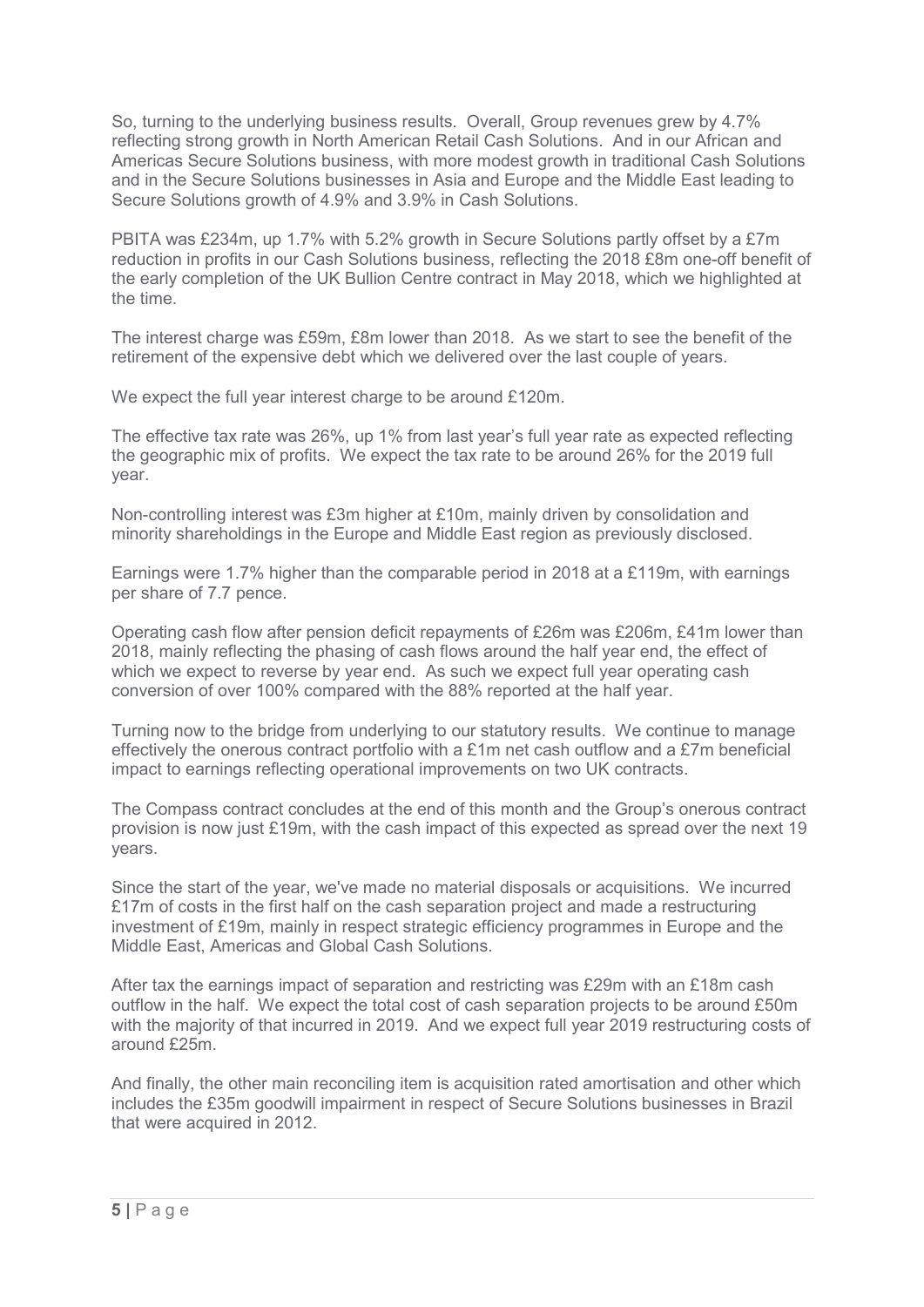The macro-economic and trading environment in the country continues to be very challenging and we reassessed our expectations of future business performance against this backdrop.

So that was the bridge, now let's turn to the statutory results themselves.

 The statutory revenues for the year were £3.8bn. As we've already said, underlying revenues showed a good increase and a slightly lower growth in statutory revenues primarily reflects the reduction of £64m in revenues from businesses disposed of last year including a certain of the Group's businesses in Hungary, the UAE, Columbia and Saudi Arabia.

 PBITA increased by 4.5% reflecting the improvement in onerous contracts, disposed businesses and the positive impact of exchange rate movements. Specific and other separately disclosed items including investment in restructuring, the separation review, goodwill impairment and amortisation in respect of historical acquisitions resulted in a net charge of £67m after last year's charge of £19m. As a result, statutory earnings were £42m lower at £59m, with EPS down to 3.8 pence per share from 6.5 pence.

Let me now turn to cash flow and net debt.

 The full year movement in net debt for the half is shown on this slide. Starting with the year end 2018 net debt of just less than £2bn restated for IFRS 16, underlying operating cash flow was £206m.

 In terms of investing activities we invested £64m in capital expenditure in the first half. We expect this to be around £110m to £120m for the full year.

 The Group entered into new leases with a capitalised value of £25m under IFRS 16 compared with £65m in the first half of last year.

 The prior period was impacted by the timing of renewal of fleet lease vehicles in North America and new security personnel accommodation leases in Europe and the Middle East.

 We expect to recognise an amount £50m to £60m in the full year cash flow statement in respect of new leases.

 The £18m restructuring outflow is mainly in respect of the cash separation project and strategic restructuring investment in our Europe and Middle East and Americas regions and in Global Cash Solutions.

 Looking at the use of funds of £236m we paid net interest of £81m and expect this to be around £120m for the full year.

Cash tax paid was £47m and the dividends paid to equities and minorities were £106m.

 After foreign exchange movements we finished the year with net debt £130m higher at £2.1bn.

 On the financing front we've got over £1bn of liquidity reflecting £600m of cash and cash equivalents and access to unutilised but committed funds of £430m from our revolving credit facility.

 We've now secured interest cost savings, which will amount to an annualised level of around £20m from the end of 2019 following the redemption of our more expensive debt.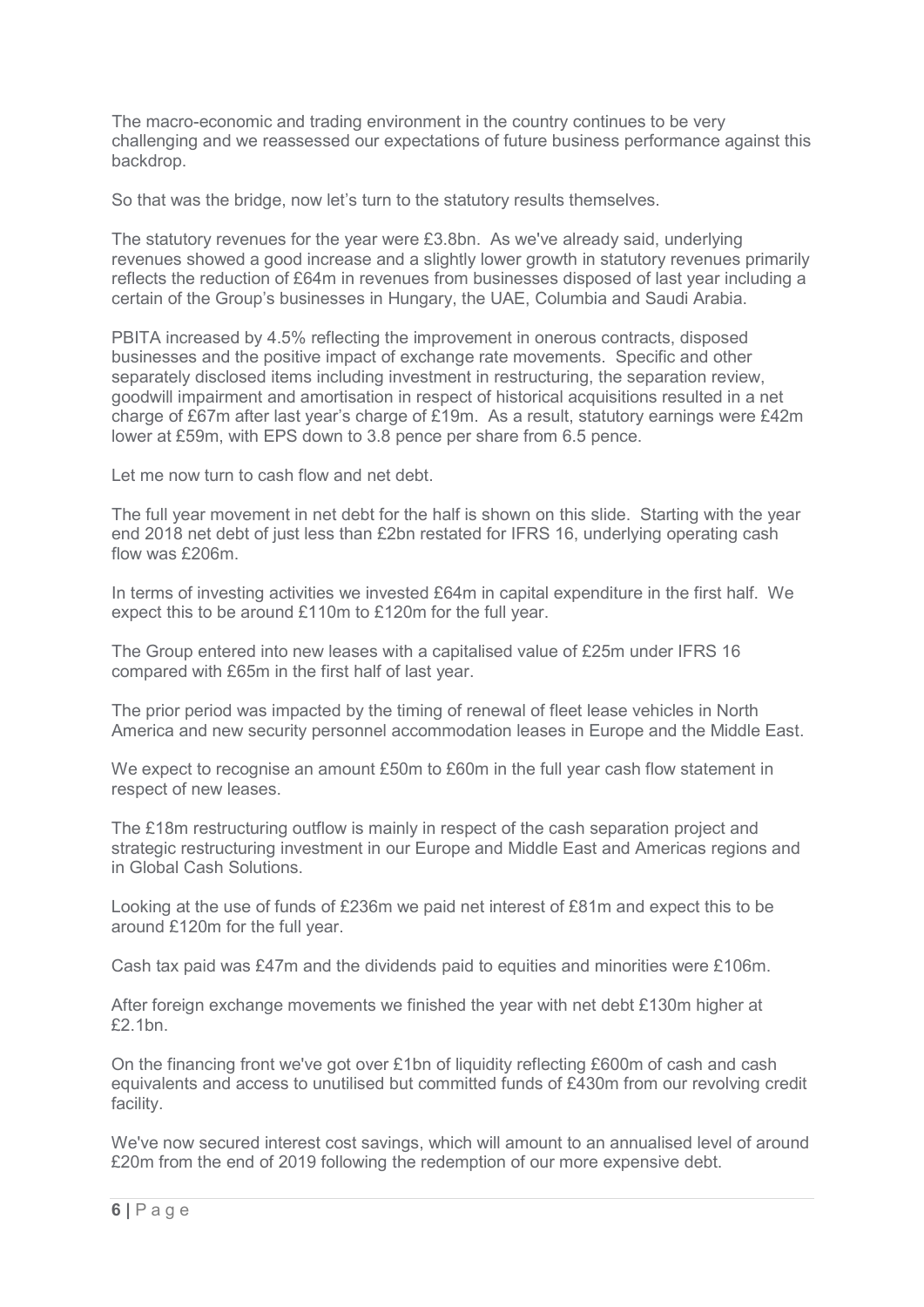Our net debt to EBITDA finished the half year at 2.85 times, and whilst we expect an improvement in operating cash flow conversion in the second half as highlighted in the March results announcement, the second half is expected to be impacted by the £100m cash settlement of the California class action and we will continue to incur costs in respect of the ongoing cash separation project. As such, we continue to expect full year net debt to EBITDA of around 2.7 times.

 Our financial policy for the G4S Group as it's currently constituted remains unchanged and we continue to target a net debt to EBITDA leverage ratio of 2.5 times or below and we continue to expect to achieve that over the medium term.

And with that, I'll hand back to Ashley.

. . . . . . . . . . . . . . . . . . . . . . . . . . . . . . . . . . . . . . . . . . . . . . . . . . . . . . . . . . . . . .

### Separation of the Global Cash Business

### Ashley Almanza, Chief Executive Officer

 Thank you, Tim. We'll turn now to our separation of the Global Cash business. And just to get our bearings I'd like to remind everybody of the revenue and profit split of the Group for the year 2018.

 For the full year 2018 G4S Group had revenues of £7.3bn and of that 85% of the revenue was derived from Secure Solutions, 15% from Cash Solutions.

 Profits before the allocation of corporate costs were £547m, 76% coming from Secure Solutions and 24% from cash solutions.

 Now, the process that we've been through over the last six months, the separation review, has been an extensive and thorough process covering every aspect of both our security businesses and our cash businesses where these exist alongside each other, legal, commercial, operations, accounting, tax, pensions and so on.

 That review is substantially complete, and I'm pleased to report that the Board approved the separation of our Cash Solutions business from the Group.

 There still remains a lot of work to be done. Over the coming months we have to finalise the separation blueprint covering in detail every aspect of both businesses, as I mentioned, where they currently coexist.

 We also have to prepare listing documentation for both companies, since this separation will be affected by a demerger and we will be creating a top co structure to facilitate the demerger via a dividend in specie, that will be through a court approved process and we will therefore need to produce, as I said, documentation for both companies.

 The Board will be appointing a new Chairman for the Cash Company Board and of course we will need to seat a new Board for the Cash Company. The executive selection process has started, looking at both internal and external candidates.

 We're planning to have a Capital Markets Day for both of the successor companies around March/April next year and to take this then to shareholders in the second quarter of 2020 followed by the admissions of both companies in the same quarter.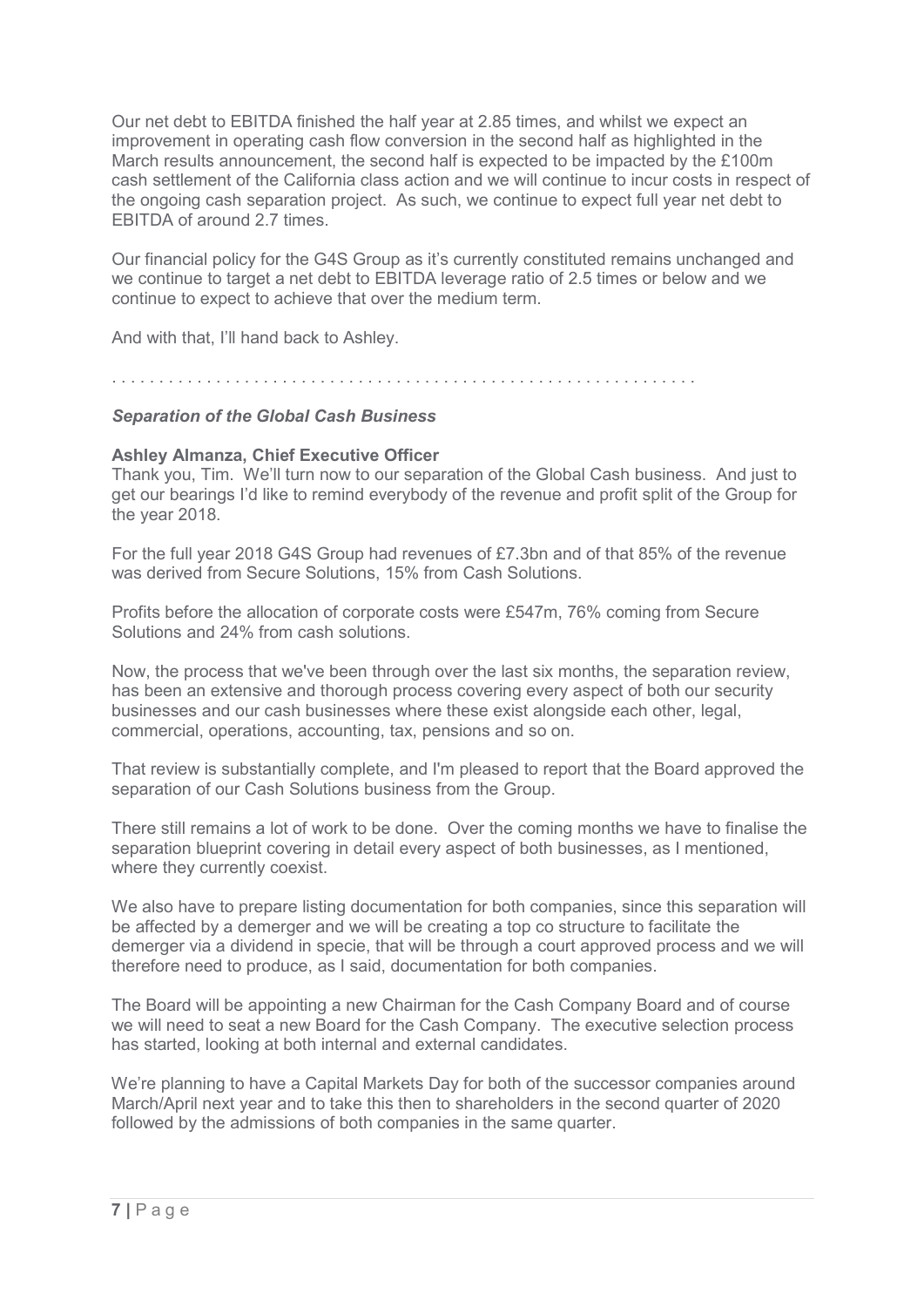So that is the overall plan. That's what we're doing. I'd like to reiterate why we're doing this. Of course our goal is the creation of two strong pure play companies in Security and Cash management.

 Alongside this, to create the pure play security company we will be managing for value or exiting a number of non-core businesses that currently reside in G4S and would be in the Secure Solutions business post its separation.

 We believe that separation and the related corporate actions will enable each company to benefit from a strategic focus, execution focus, we will have a simplified operating model for each of these companies giving us enhanced agility and, I believe, efficiency. And enhanced performance together with the portfolio actions will, we believe, enhance financial strength and flexibility of the successor companies. That will enable us to continue to invest in technology, innovation, sales and, of course, operations.

 Now, you will know that after we announced the separation review, we received a number of unsolicited expressions of interest. That was to acquire all or part of our Cash Solutions business.

 We established a formal process and we appointed financial tax and legal advisors to support our in house team to evaluate those expressions of interest. We have active engagement with interested parties, ongoing active engagement. And the Board will, of course, consider all credible proposals and evaluate those.

 We can at this stage, I'm sure you will understand, provide no assurance that this process will in fact lead to a transaction. And in the meantime, we will continue to focus and drive with energy and purpose our cash separation, which we've announced today.

 Let me now provide a brief overview of our two successor companies starting with Secure Solutions. Our Secure Solutions business is clearly a global leader in security. We have a global brand; we're a trusted security partner to thousands of customers across over 90 countries spanning six continents, with 530,000 employees.

 In 2018 revenues for Secure Solutions were £6.2bn, and profits before allocation of corporate costs were £417m.

 You will know that over the last four or five years we've been investing heavily in developing our technology capability and that has enabled us to be in a position today where we can offer integrated security solutions, particularly in our Developed markets, most notably the US, but increasingly in Emerging markets and particularly in the last 12 months, Africa. 46% of our revenues were technology enabled in some form at the end of June and that's about a 14% growth on the same period last year.

 This global leader in security addresses a positive market demand for security, faces we believe a structural demand growth. This is external data on this slide excluding China and the Residential Security market, which for now are outside of our scope of focus. But excluding those elements the market, we believe, is set to grow at 5% compound per annum over the next five years driven by global GDP growth, increase in wealth, increase in urbanisation and, of course, heightened concern for safety and security so this business faces a market that has structural growth.

 Now, the investment we've been making in technology, as I mentioned a moment ago, enables us to not only offer first class security professionals, that's something that this company has rightly earned a strong reputation and it supports our brand. We are known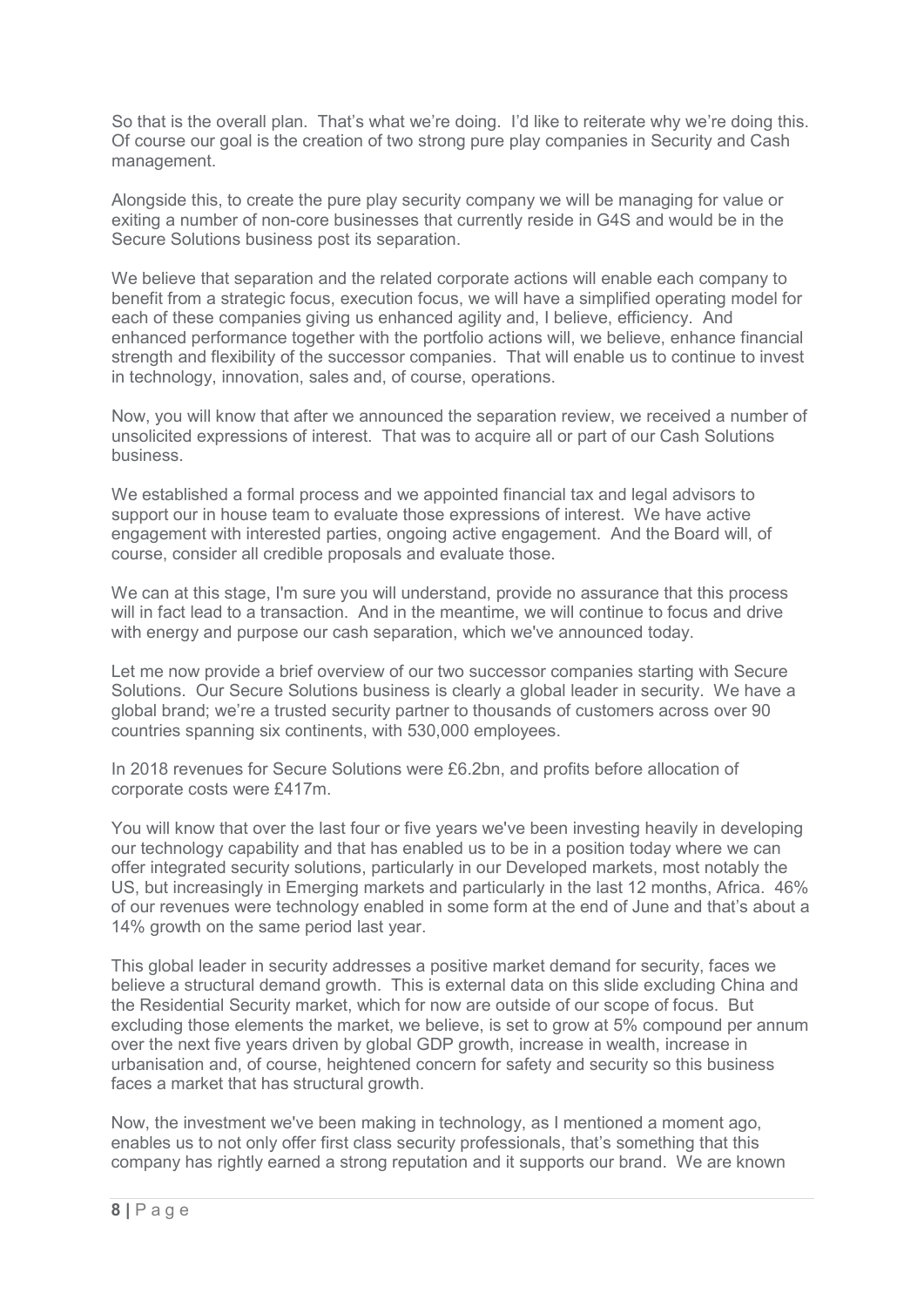the world over for providing first class security professionals. But today we can add to that Technology and Data Analytics.

 Most of our technology is procured from a global supply chain enabling us to select the best technology to integrate into our security solution that meets our customers' needs, gives us choice, enables us to come up with the very best solutions.

 In exceptional circumstances we will invest though in owning and developing a technology where we see a niche to earn sustainable owner economics. And the most obvious example of this is our symmetry access control system, trading under the wholly owned subsidiary called, AMAG. On North America this is one of the leading access control platforms in the United States and we're now putting in place the plans and the investment to take that product into our other markets globally.

 We are increasingly investing in dedicated risk analysts and data analytic software to provide our customers with real time intelligence to better manage our security operations and their operations and incident management software.

 The combination of technology, data analytics and proven security professionals is what lies behind some of the exceptional growth that we're seeing in North America and Africa today.

 So in summary, this business has a clear strategy aligned with the market dynamics over the coming years. We're going to focus on high value services in our core markets. In other words, invest in resources in a market led fashion. We intend to grow our risk and security consulting business together with our integration capability.

 These two things, risk Consulting and Security integration we know work together very well when designing and delivering a complex technology enabled security solutions.

 We'll continue to invest in systems integration, data analytics and selectively proprietary software enabling us to drive our innovation programme globally whilst implementing locally.

 And finally, with our global footprint Secure Solutions is ideally positioned to grow our global account programme with customers who have global businesses. And we do this by leveraging our expertise products reputation in those markets that are the home markets for our customers, and we take that business to other parts of the world where our customers operate. That's a programme where we will continue to invest.

 So, I'd like to now turn to Cash Solutions. Our Cash Solutions business is clearly also a global business, with global reach and capabilities around the world. Revenues in 2018 were £1.1bn and profits were £130m, again, before allocating corporate costs.

 We have around 32,000 employees delivering services across 44 countries. And have a number one or number two market positions in 41 of those countries.

 Hereto, we have been investing in technology over the last five years. We have a rapidly growing cash technology platform encompassing Retail Cash Solutions, Cash Manager, CASH360, Deposita and G4S Pay.

 So, we have a broad array of technology offerings to support our customers. And at the end of June G4S' Cash Technology was deployed across 26,000 locations worldwide and continues to grow very strongly.

 Now, the market for cash services as you know is going through considerable change. Nevertheless, we have a positive view on the outlook for growth in this market. Whilst in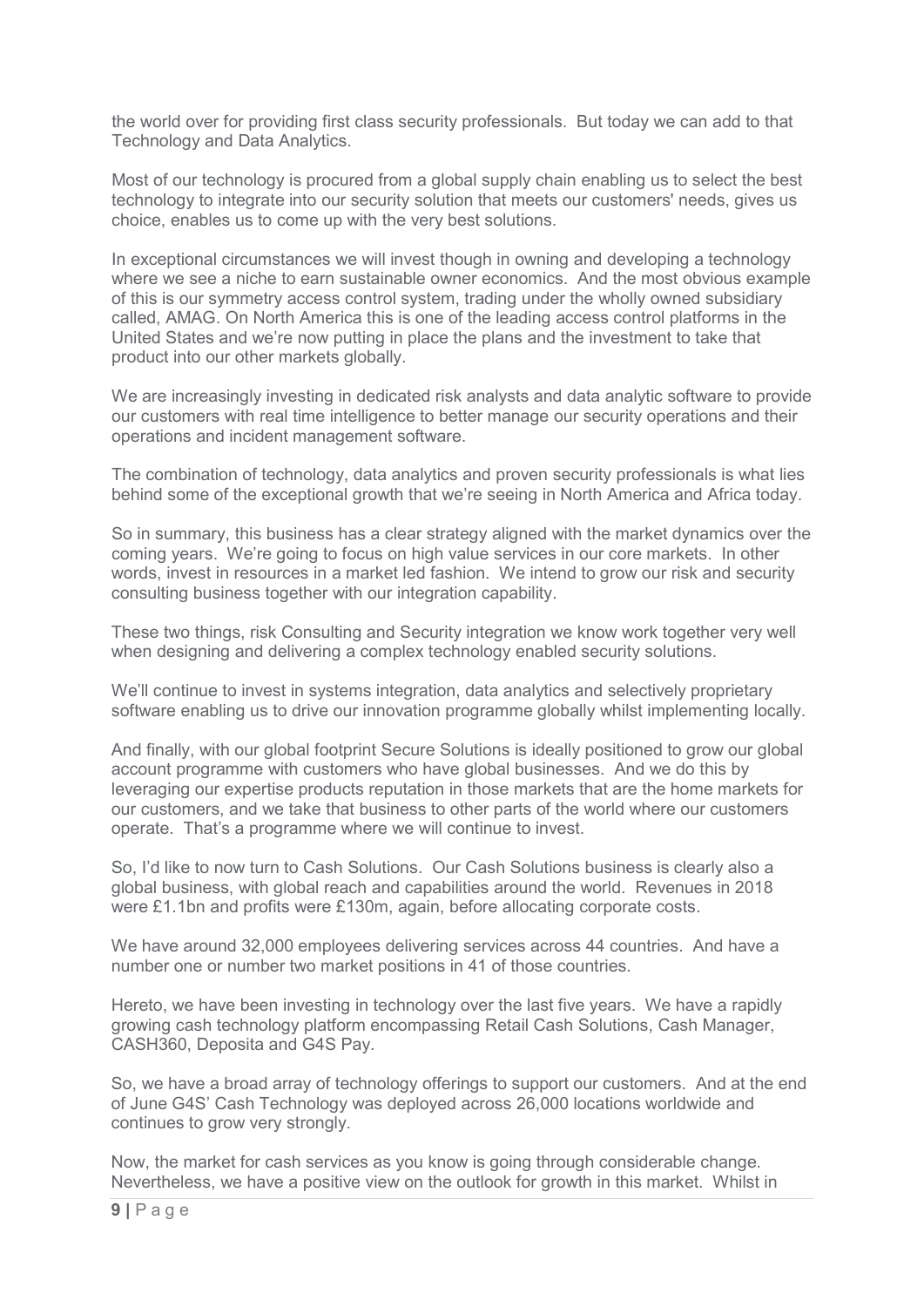Developed markets we see the use of cash maturing or even declining it's important to take account of the fact that our fastest growing business is in a Developed market, that is to say the United States of America.

 And the point here really is that the cross over to Cash Technologies from conventional cash means that you can grow in a Developed market. You need two things; cost leadership, service excellence, and service excellence and cost leadership can both be delivered, we believe, through our growing technology capability.

 We also see significant opportunities to win additional outsourcing work from both banks and retailers in both Emerging and Developed markets and to consolidate CIT volumes.

 G4S Cash Solutions is very well positioned to capture these growth opportunities. We have a full capability in conventional Cash Management, cash in transit, ATM, cash processing, bank branch outsourcing and of course also international secure logistics. And we have strong market positions to develop those conventional cash businesses. Added to which we now have, I believe, the industry leading Cash Technology platform. It provides customers with a compelling value proposition and we are learning how to replicate this model more rapidly.

 I'd like to now just dive a bit deeper into conventional Cash Management and Cash Technology.

 In our conventional Cash Management service lines we have three clear priorities; consolidate our current positions maintaining our number one or number two market share. And we do this by focusing on customer service excellence.

 I should add our second priority also helps to consolidate our position, and that is a laser focused on cost optimisation.

 As you know, conventional Cash Management is a network business and unit cost economics are critical to long term success. We're achieving this by investing in core CIT technologies such as dynamic route planning, smart armouring in cash centre automation to drive down our unit costs. And we're also carefully managing our overheads at both a local and global level.

 And finally, we're positioning ourselves to lead the next wave of bank outsourcing. We are strongly positioned with our current market share and our conventional cash credentials to capture additional cash centre outsourcing.

 Today we already provide substantial cash centre outsourcing services to major banks in Europe and we see the same trend emerging in other markets.

 And of course, we're using our technology to support this as well. So this is one area when we talk about the crossover of cash technologies, we're using the Cash Technology that we developed for the Retail market to help us in the next wave of bank outsourcing, mainly bank branch automation.

 In our Cash Technology business the market opportunity we believe is enormous. And this is driven by customer need. On this chart we show on the left hand side the market opportunities driven by those customer needs.

 Conventional cash handling is labour intensive for counting and handling. Conventional Cash Management also has frequent collections and deliveries. Cash remains trapped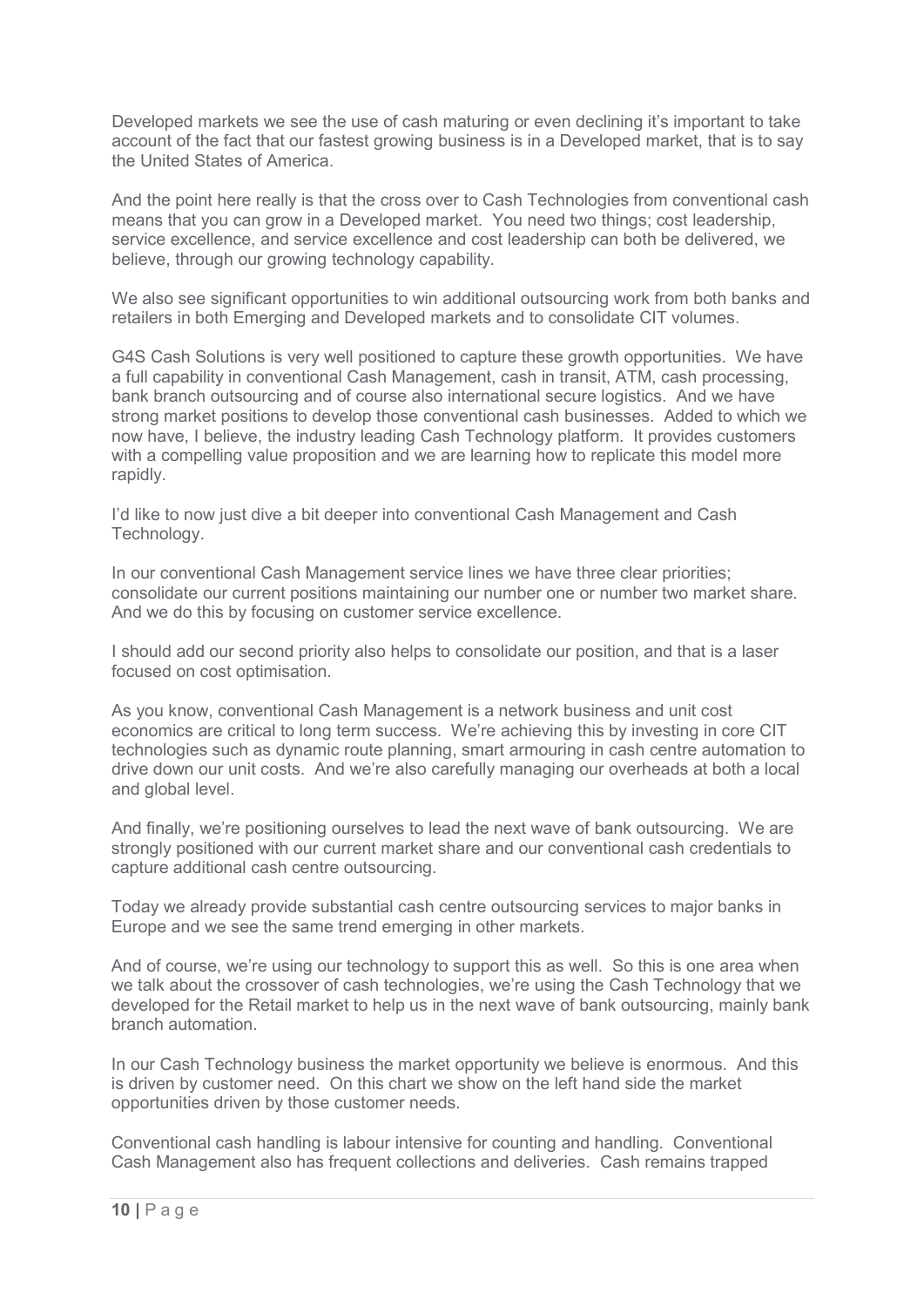onsite and in transit. And inefficient cash forecasting leads to over provision of cash on hand.

 And finally of course our customers face fraud and shrinkage as one of the threats of handling cash, or risks I should say.

Sorry, I just temporarily lost my microphone.

 Now, our technology platform provides a solution to all of these customer needs. Our technology enables us to automate cash counting and sorting, recycle onsite, provide same day credit at bank and importantly, our data analytics enables our customers to eliminate idle cash. This is a very, very important emerging area of focus in this business.

 And of course, we eliminate human touchpoints by automating cash handling and thereby improve security and reduce shrinkage, which can be a very significant benefit to our customers.

 So, to summarise the to be demerged Cash Solutions business strategy, we're focused non- sustaining and growing our conventional cash business through leveraging our proven outsource credentials, driving unit cost economics and bringing technology to bear both in cash operations and in customer facing applications.

 Alongside that we are well positioned in this business to fully exploit the growing potential from cash handling technology.

 Our first priority is to expand in our current markets where penetration remains very low and we have a market leading position. And hot on the heels of that we want to take this technology to our other markets where we have cash businesses, and in due course I expect that this Cash Solutions business will take Cash Technology well beyond our current markets.

 I'd like to wrap up before we turn to Q&A by reiterating our key messages. We're reporting today sustained improvement in our business performance. And the outlook, we believe, is positive supported by our sales, our pipeline and productivity programmes.

 The separation that we announced in December, that review is now complete and we're on track to demerge this business, the Cash Solutions business, in the first half of next year. And we believe that will create substantial value for shareholders, customers and employees.

 That concludes the presentation. We'll now move to Q&A. If you have a question the operator will take it, but in the meantime, I think we've had a question submitted by email and Helen Parris is going to ask the first and second question and then we'll return to the operator to take any other questions. Helen?

. . . . . . . . . . . . . . . . . . . . . . . . . . . . . . . . . . . . . . . . . . . . . . . . . . . . . . . . . . . . . .

### Questions and Answers

### Helen Parris, Director of Investor Relations

 Thank you. Good morning everyone. So, the first question has come in from Ed Steel at City saying, thank you for the presentation, Ashley. You mentioned managing for value of exiting non-core businesses. Please can you give some more colour and scale around these?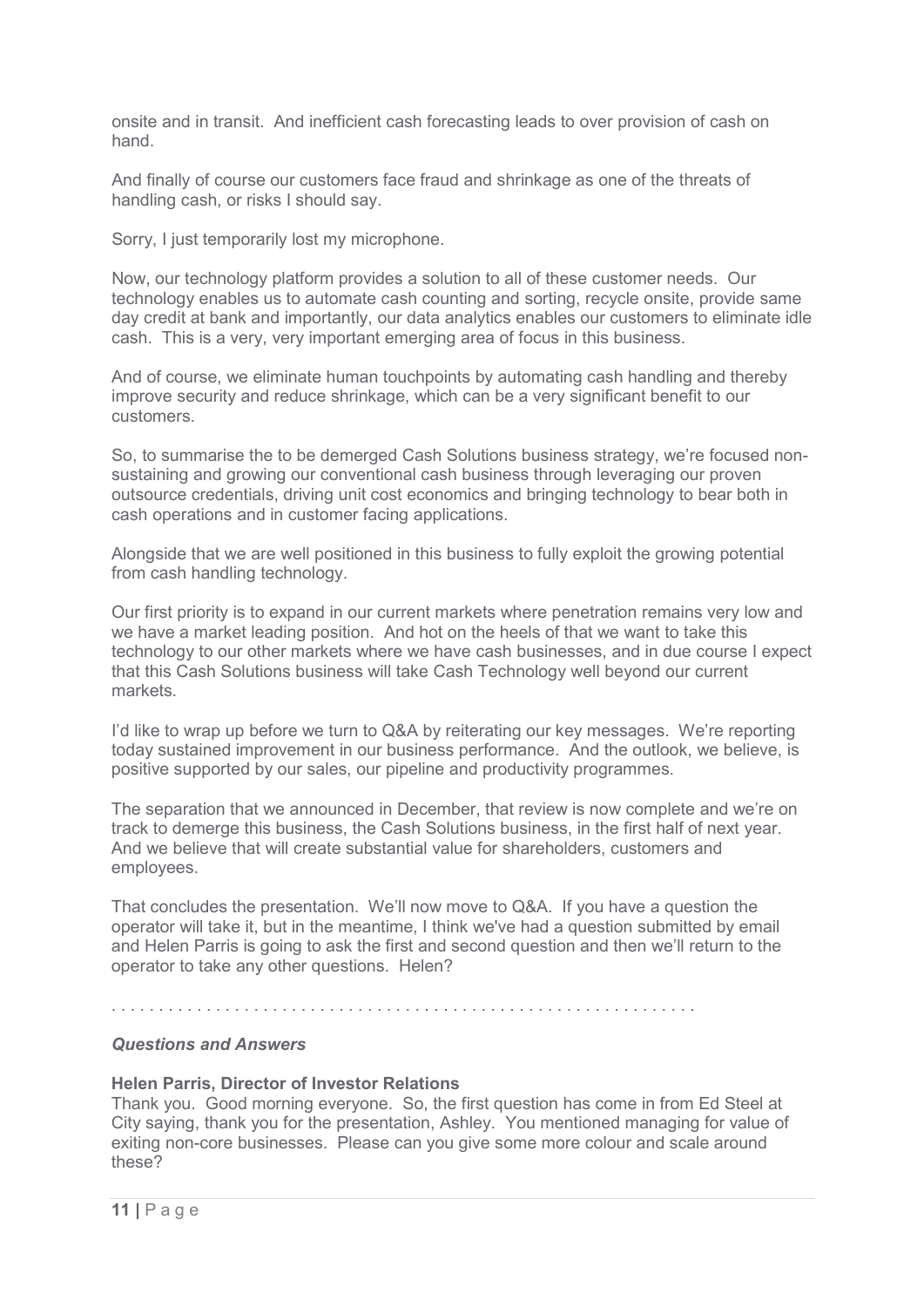### Ashley Almanza, Chief Executive Officer

 Thanks, Helen. Thank you, Ed. So this refers to our Secure Solutions business. I think that's the first thing to make clear, we're not talking here about Cash Solutions. And every year in annual report we provide a breakdown of our Secure Solutions revenues as between security services and care and justice service.

 And for 2018 security services and solutions were 93% of our revenue and I think 7% was care and justice services, about £500m.

 The Board and the management team have clearly over the past six months spent a good deal of time not only on the detailed separation preparations and review, but also on the strategy of the successor companies. And it's become clear to us that the focus of our investment, our growth capital and business development effort must be on security solutions, both now and post separation in G4S plc. And that means therefore that we will not be prioritising investment and business development in our care and justice services as a whole.

So hopefully, Ed, that provides additional colour.

 Helen Parris, Director of Investor Relations Thank you. I've got a two part question now from Sylvia Barker at JP Morgan. So Sylvia asks, could you possibly give us any background around the decision to pursue a demerger as opposed to a partial or full sale of the cash business including perhaps a comment on the number of interested parties now versus the time of the Q1 results? And that's the first question.

 The second question is, regarding the growth rate in North America is double what the two larger competitors have printed. Could you comment on the number of contracts you have won, the customer segments and whether these have been won from competitors?

. . . . . . . . . . . . . . . . . . . . . . . . . . . . . . . . . . . . . . . . . . . . . . . . . . . . . . . . . . . . . .

. . . . . . . . . . . . . . . . . . . . . . . . . . . . . . . . . . . . . . . . . . . . . . . . . . . . . . . . . . . . . .

### Ashley Almanza, Chief Executive Officer

 Thanks, Helen. Thank you, Sylvia. So, taking the second part first, growth in North America, I think there are a number of factors here.

 Firstly, North America has been a focused market for us in investing in technology. It's been the area where we've made the greatest investment in people, software systems in recent years. And also in our sales and business development programme adapting our go to market approach so that we can, particularly at the large enterprise end of the market, go to the marketplace with one voice, one face and single offering.

 That's taken time to bed in. We've learnt by doing. And I think you know, to the credit of the team in North America they really have started to find the key to that marketplace, the large enterprise and mid-size enterprise market. So I think that's the first factor.

 Secondly, we've had a sales approach which is focused on vertical segments. So although we continue to offer security services to the whole market, we have beefed up, built up our capability and our focus on a number of vertical segments, financial services, energy, healthcare to name a few.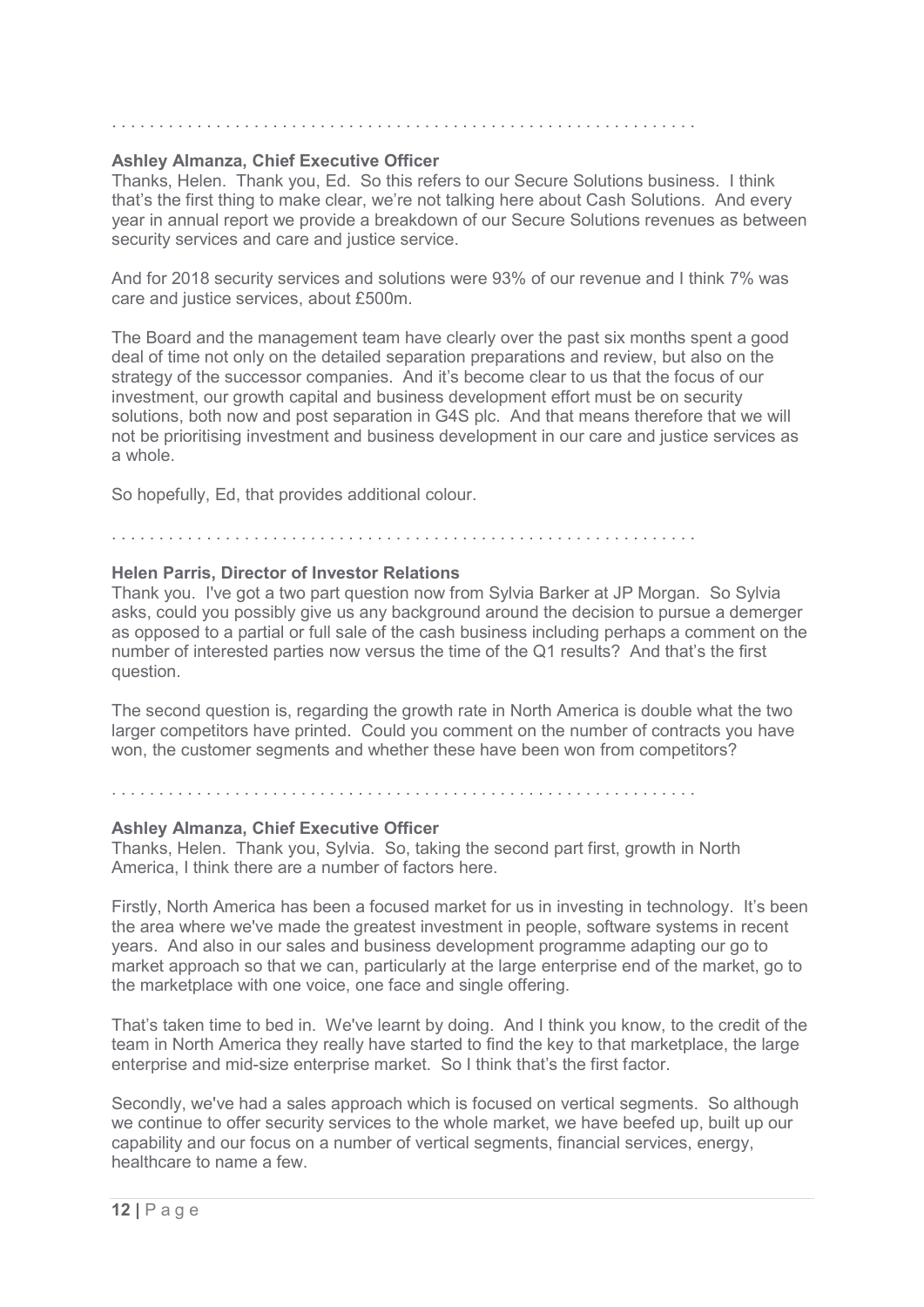And again, I think the link between our sales team and our solutions design team and our operations team has strengthened in recent months and in fact over the last 12 months and we simply are becoming more able to present and deliver integrated solutions in North **America** 

 I would add by the way that, you know, Africa is giving North America a good run for its money and all of the same factors apply although not quite the same level of investment. But certainly there's been a very sharp focus by our team in Africa on developing all of the capabilities which I've just described we have in North America, including the focus on vertical segments.

 And in Africa the focus there has been on the extractive industries, both oil and gas and mining. But also secure logistics and financial services. And the team has had really good success in winning new business.

 but we've won a good deal of contracts in the mid-market a smaller number of large contracts. And to the final part of your second question, I don't have offhand the number of contracts,

 And yes, we have been taking them off competition. And you know, I think as you know, we've been determined to follow a process of differentiation rather than forsaking commercial discipline. So that's been the story behind the US and Africa.

 We've clearly got more work to do in Asia and Europe we have a significant investment in technology enabled solutions in Europe, but we're a little way behind our programme in the US and Africa. And Asia, we have more investments to make there to get that programme running in the same way.

 The first part of your question was around separation and the alternative I think around the expressions of interest in acquiring some or all of the cash business. You'll understand that we're going to not get into the details of who's turned up, who's saying what. That clearly is not in the interest of our shareholders.

 But I think what we can say is we've had serious credible interest and we continue to engage with those parties now. And you know, it's a simple matter of value.

 The Board will continue to whilst we're pursuing separation we will of course continue to evaluate fully any credible proposals and it'll just simply be a question of what maximises the value to stakeholders and clearly a very important stakeholder in that is the shareholders. So shareholder value will be of prime consideration for the Board. Tim, do you want to add anything to any of that?

. . . . . . . . . . . . . . . . . . . . . . . . . . . . . . . . . . . . . . . . . . . . . . . . . . . . . . . . . . . . . .

### Tim Weller, Chief Financial Officer

No, no, I think that's a good summation.

. . . . . . . . . . . . . . . . . . . . . . . . . . . . . . . . . . . . . . . . . . . . . . . . . . . . . . . . . . . . . .

### Ashley Almanza, Chief Executive Officer

 Okay. Sylvia, thank you for your question. Shall we go to the operator? Operator, could we take any questions? And could I ask if you wish to ask a question could you please give your name and your affiliation? Thank you.

. . . . . . . . . . . . . . . . . . . . . . . . . . . . . . . . . . . . . . . . . . . . . . . . . . . . . . . . . . . . . .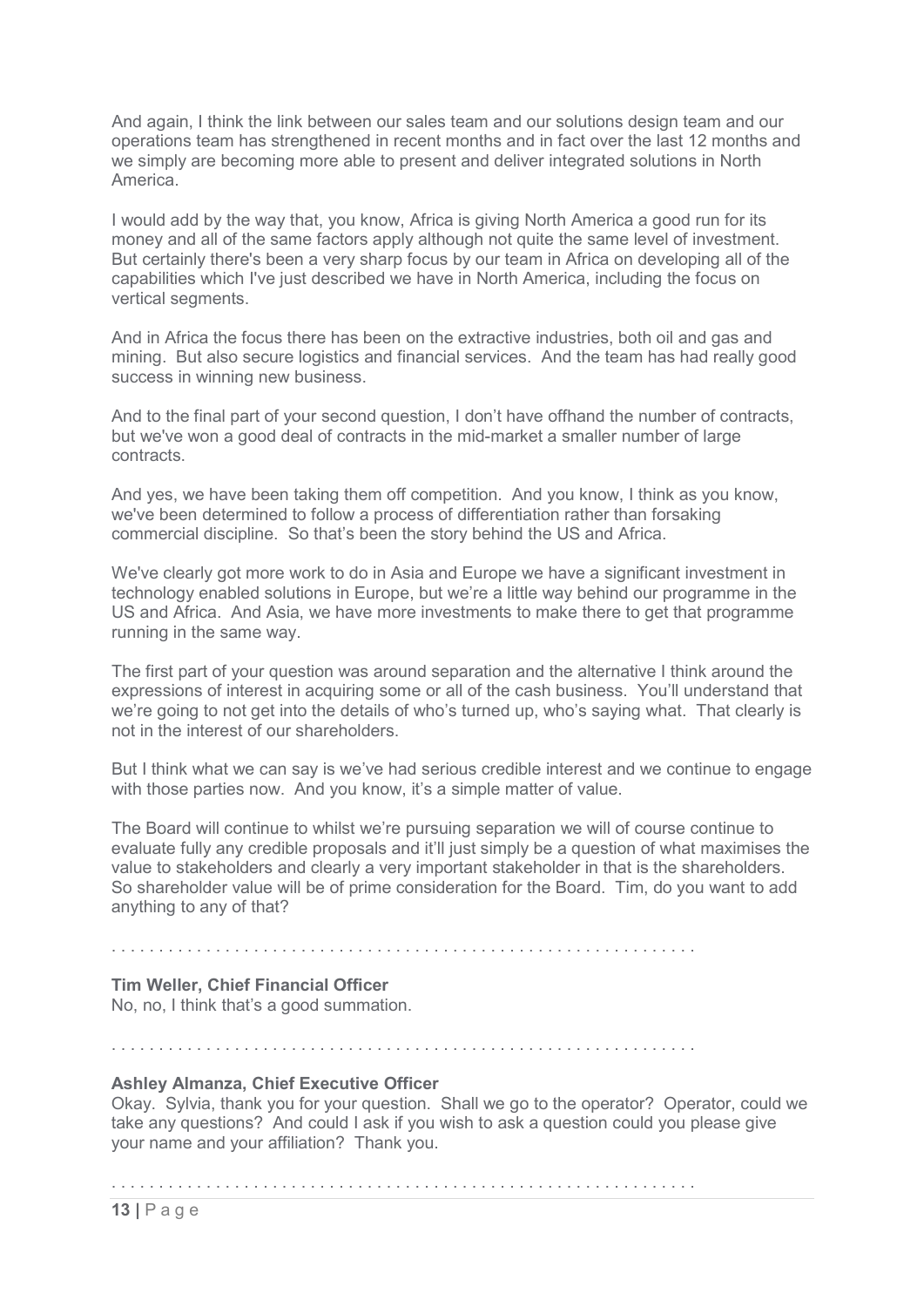### Telephone Operator

 Ladies and gentlemen, should you have a question please press \*1 on your telephone keypad and you'll be advised when to go ahead. Thank you.

 The first question comes from the line of Edward Stanley from Morgan Stanley. Please go ahead.

. . . . . . . . . . . . . . . . . . . . . . . . . . . . . . . . . . . . . . . . . . . . . . . . . . . . . . . . . . . . . .

### Edward Stanley, Morgan Stanley

 Morning. Can I just follow up quickly on Ed Steele's question? You've been on a multi-year portfolio rationalisation process and I presume that the low hanging fruit from that is now gone. So I'm just wondering where you think you're going to squeeze out extra efficiencies. I wasn't quite clear on your answer on Ed Steele's question.

 Secondly, you talk about a substantial pipeline in North America's Secure Solutions. Can you give us an idea of how much of that is more generic guarding and how much of that is tilted towards technology contracts?

 And finally, in your extensive review what conclusions did you reach in the optimal debt level that each business could handle in the successor businesses after separation? Thank you.

. . . . . . . . . . . . . . . . . . . . . . . . . . . . . . . . . . . . . . . . . . . . . . . . . . . . . . . . . . . . . .

### Ashley Almanza, Chief Executive Officer

 Thanks, Ed. Let me deal with the last point and I'll ask Tim to add, which is we haven't finalised the capital structure of these businesses yet. But it's clear that both of these businesses will have the capacity to be launched as investment grade businesses. But the finer detail on capital structure we'll be laying out at the Capital Markets Day early next year. Tim, anything?

. . . . . . . . . . . . . . . . . . . . . . . . . . . . . . . . . . . . . . . . . . . . . . . . . . . . . . . . . . . . . .

### Tim Weller, Chief Financial Officer

 Yeah, I think that that's the point we're clearly going to map out, the plans for the two separating businesses at our Capital Markets Day, and that would include talking through the financial profile, capital structure, etc.

 As Ashley says, the analysis we've done to date has clearly confirmed that both businesses will be comfortably investment grade on separation and we will spell out in detail what that might mean in terms of leverage ratios for the separate businesses at the Capital Markets Day on launch.

# . . . . . . . . . . . . . . . . . . . . . . . . . . . . . . . . . . . . . . . . . . . . . . . . . . . . . . . . . . . . . .

### Ashley Almanza, Chief Executive Officer

 Thanks, Tim. Ed, your next question was around efficiencies. I thought by the way that Ed Steele's question was more about what was non-core, as opposed to efficiencies but I'm happy to address the point on efficiencies.

 Yes, we have been on a multi-year programme to find efficiencies and you know, I think a couple of points, one is technology provides further opportunity for efficiency. Whether that's in support services or frontline operations, we're constantly looking for ways to deploy technology to make our business more efficient and I suspect that that will continue.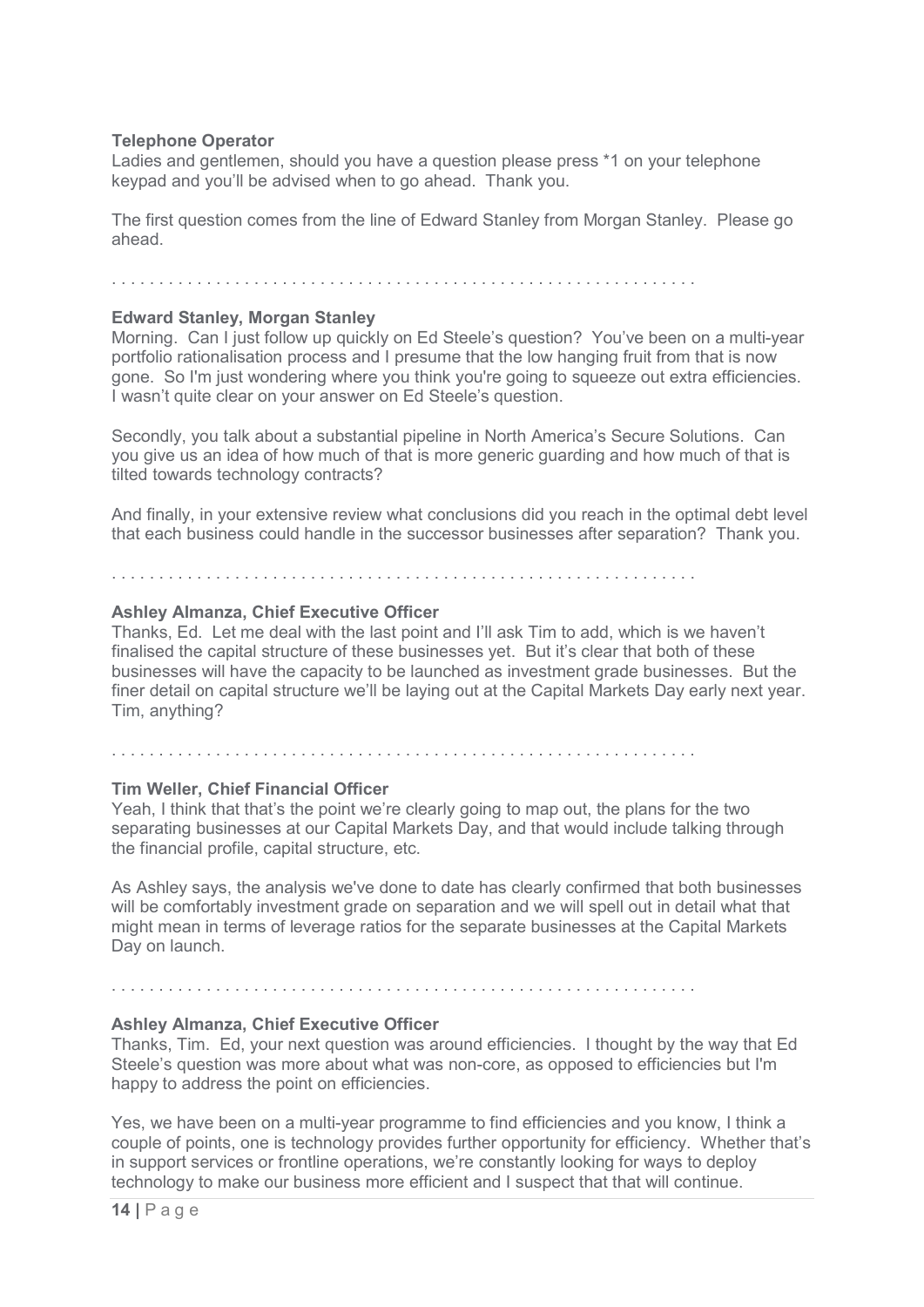I think in addition to that post separation we will have pure play businesses focused on you know, respectively security and cash. I think that offers an opportunity to again, you know, standardise processes, get more uniformity, possibly you know, delayer some of our operating and overhead structures and really have a more agile and a more efficient business.

 So more work to do, but I think when you move from a business where today our systems and processes have to cope with, you know, frankly care and justice, Cash Solutions, Secure Solutions and cover all of those processes it's by definition more complex and we do see an opportunity to simplify all of that and extract additional efficiencies.

 I don't think in our industry in either Cash Solutions or Secure Solutions we can afford to take our eye off that opportunity. We've always got to be looking for ways to make our business more efficient.

 North America, we said around 46% of our revenues are technology enabled in some form or another, and what we try and do in North America is approach all of our sales opportunities. I think you were after you know, how much of the pipeline is technology. Well, we try not to think of this as two independent things. So we're not selling security, technology and by the way also selling land security.

 So we try to approach all of our opportunities by proposing an integrated offering to the customer that encompasses both manned security services and technology.

 In any particular period it's very difficult to predict how much take-up you're going to get from customers for integrated solutions. We happen to have had I think a pretty good run over the last six months.

 Some of that has been because we've won contracts on greenfield sites where the customer has wanted these large contracts, greenfield sites where the customer has naturally wanted to put in security systems at the same time as providing conventional security services.

 So, I think it's well known, we have a very large project in New York which has just gone live at the beginning of this year, and that covers both systems and manned security.

 But anyway, to come back to your point, we really don't break the pipeline down in that way. We try and sell all of our customers an integrated solution. But the rule of thumb today I guess would be, we're trying to get technology content into as much as possible, where just under half of our sales today we're managing to do that.

. . . . . . . . . . . . . . . . . . . . . . . . . . . . . . . . . . . . . . . . . . . . . . . . . . . . . . . . . . . . . .

### Edward Stanley, Morgan Stanley

Thank you.

. . . . . . . . . . . . . . . . . . . . . . . . . . . . . . . . . . . . . . . . . . . . . . . . . . . . . . . . . . . . . .

 Ashley Almanza, Chief Executive Officer Okay.

. . . . . . . . . . . . . . . . . . . . . . . . . . . . . . . . . . . . . . . . . . . . . . . . . . . . . . . . . . . . . .

### Telephone Operator

The next question comes from the line of Chirag Vadhia, from HSBC. Please go ahead.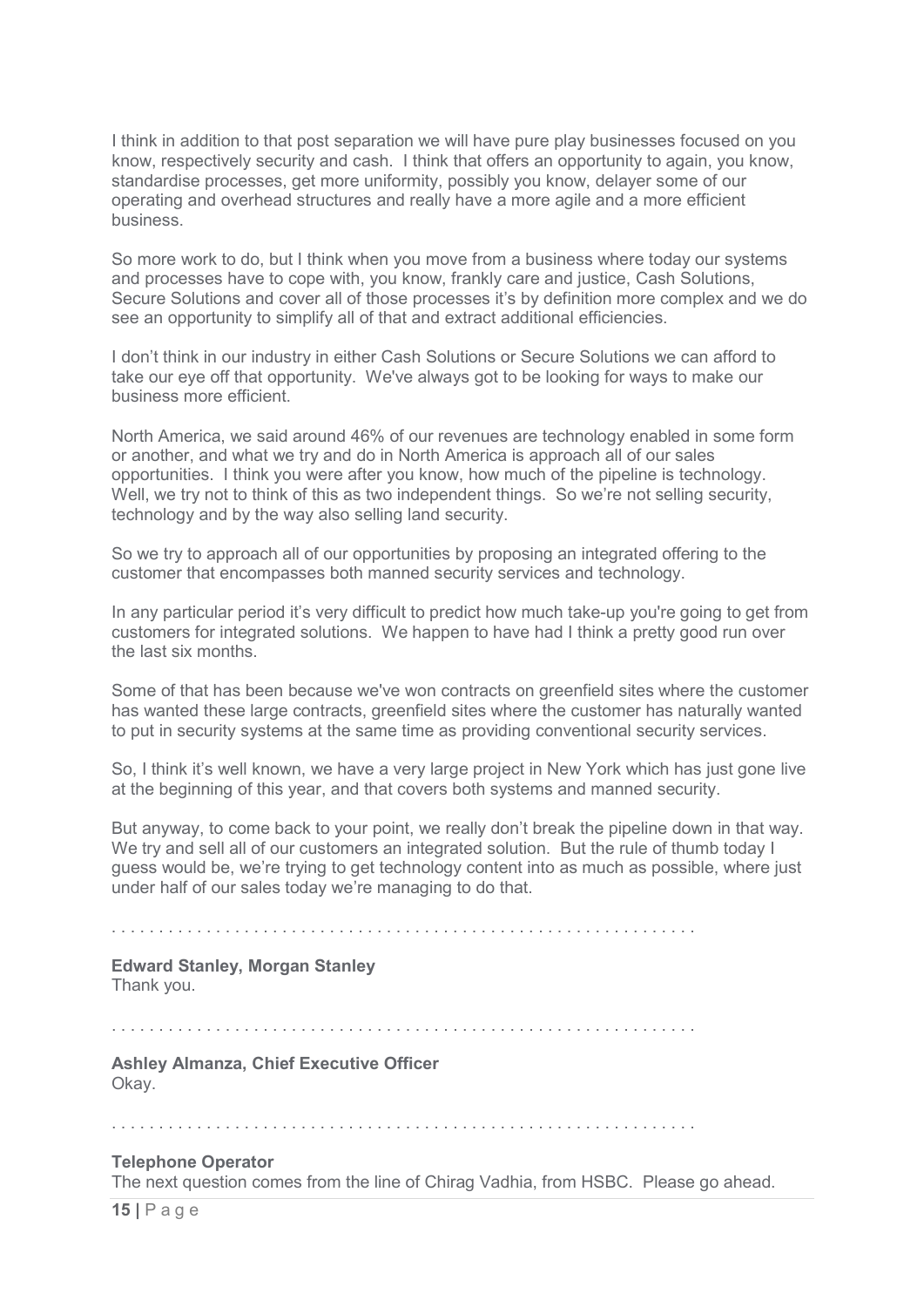### Chirag Vadhia, HSBC

 Good morning, thank you for explaining how forecasting of cash balances is important for clients. What is the right level of cash on G4S's balance sheet, would you say £1bn is a bit high?

 And my second question is on the growth that you're currently experiencing in Secure Solution, how much of this growth is wage versus price? What is the volume growth in man hours that you currently have?

 And finally if you could have sold the Cash Solutions business already would you have done so? Thank you.

. . . . . . . . . . . . . . . . . . . . . . . . . . . . . . . . . . . . . . . . . . . . . . . . . . . . . . . . . . . . . .

### Ashley Almanza, Chief Executive Officer

 Thanks for your questions. Look the last question first; it's a very simple concept here. We're maximising shareholder value, we have a plan to demerge the business and we believe that will create substantial value and we're very pleased to be engaging with interested third parties who see the value of our Cash Solutions business. That engagement continues and I think that's all we can say at this point.

 On the Manned Security Services - or growth, you know I think clearly in America we know that price inflation, at least in our business is not running at 8.8%. So we can be confident that most of our growth is volume growth, I can't give you the man hours off the top of my head. But we do know that we had an active price increase programme last year and that's what we described as commercial discipline, so we held our prices last year. And I think that has stood us in good stead is volume growth.

On the cash on hand …

. . . . . . . . . . . . . . . . . . . . . . . . . . . . . . . . . . . . . . . . . . . . . . . . . . . . . . . . . . . . . .

### Tim Weller, Chief Financial Officer

Yeah, on the cash the liquidity is the £1bn of which around £400m is the unutilised revolving credit facility. We've actually got £600m of cash and cash equivalents at the half year.

 That is a little bit higher than would be the ideal, but given the geographic spread, given some of the challenges about pooling funds across the globe there is always a degree of inefficiency in cash management that means we do have a somewhat grossed up balance sheet with cash on hand and a fairly high level of gross borrowings.

But as I said the £1bn is the overall liquidity, including undrawn revolving credit.

. . . . . . . . . . . . . . . . . . . . . . . . . . . . . . . . . . . . . . . . . . . . . . . . . . . . . . . . . . . . . .

 Chirag Vadhia, HSBC Thank you.

. . . . . . . . . . . . . . . . . . . . . . . . . . . . . . . . . . . . . . . . . . . . . . . . . . . . . . . . . . . . . .

 Ashley Almanza, Chief Executive Officer You're welcome.

16 | P a g e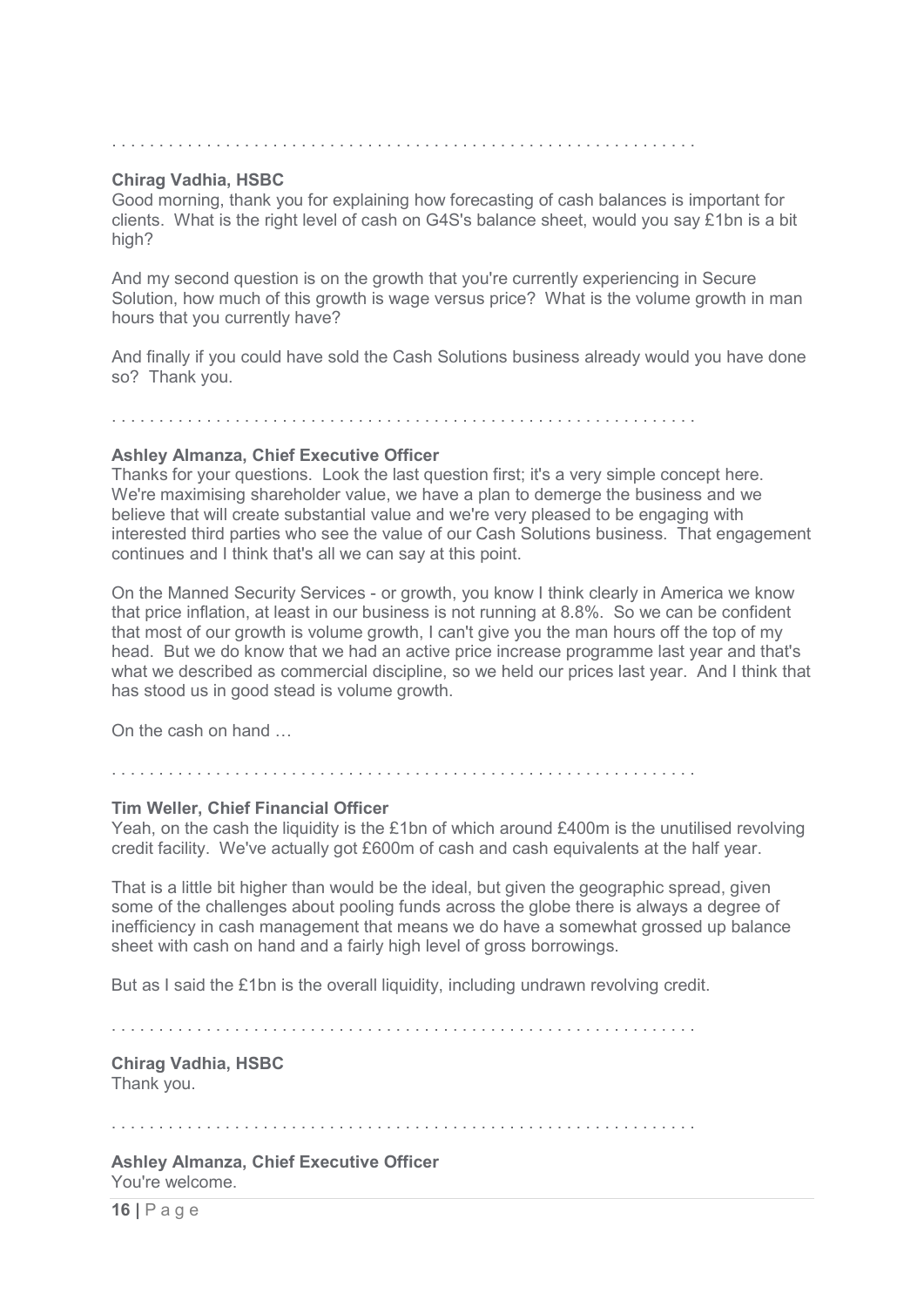### Telephone Operator

 The next question comes from the line of Jeffery Kessler, from Imperial Capital. Please go ahead.

. . . . . . . . . . . . . . . . . . . . . . . . . . . . . . . . . . . . . . . . . . . . . . . . . . . . . . . . . . . . . .

### Jeffrey Kessler, Imperial Capital

 Thank you; it's good to talk to you two again, I have an echo so excuse me for this. The AMAG business in North America has developed somewhat of a reputation for innovation, particularly around some of the programmes that have been like symmetry. I'm wondering what are the first steps that you will be taking to invest in Europe and then secondly in Asia, to begin to bring those programmes and services and technologies that you feel are best applied and most quickly applied over to other areas of the world, because AMAG has within the trade here in the United States AMAG is known as a fairly fast growing entity at this point?

# Ashley Almanza, Chief Executive Officer

 Jeff, thanks for your question. Yeah AMAG is growing fast and actually that has been one of the constraints that we've faced in terms of a global programme because our AMAG team has been facing strong demand in the US and therefore flat out to meet that demand.

. . . . . . . . . . . . . . . . . . . . . . . . . . . . . . . . . . . . . . . . . . . . . . . . . . . . . . . . . . . . . .

 And what we're doing and we've started this already is we're making appointments in Europe and Asia and next will be Africa, we've also connected our North American team with some of our LatAm countries.

 But in simple terms we are appointing both technical and sales people in chosen markets in Europe, Asia, Latin America. I think the final destination will be Africa.

 We're not planning to stand up separate product development programmes, all of that will continue to be run under the sort of unified umbrella of AMAG. But we clearly don't want to rely wholly on third party distribution networks outside of the US and effectively we're building our own sales channel.

 So that's the principal action, the first action and it's started already. We recently made some investments in Asia and in Europe and we're planning to add additional heads as we get through this year. So that's the programme.

### . . . . . . . . . . . . . . . . . . . . . . . . . . . . . . . . . . . . . . . . . . . . . . . . . . . . . . . . . . . . . .

### Jeffrey Kessler, Imperial Capital

 Okay, and in a similar vein, the ability of the company in North America to develop a security operating centre, what we call NOCs or SOCs, has been one of the key elements in you winning large contracts over here to be able to provide a, if you want to call it, one throat to choke capability for the end user.

 And I'm wondering again, as I've talked about AMAG, what types of practices are you thinking of importing over which have been successful in winning some large contracts here in North America, that might be of apropos to Europe and to Asia?

. . . . . . . . . . . . . . . . . . . . . . . . . . . . . . . . . . . . . . . . . . . . . . . . . . . . . . . . . . . . . .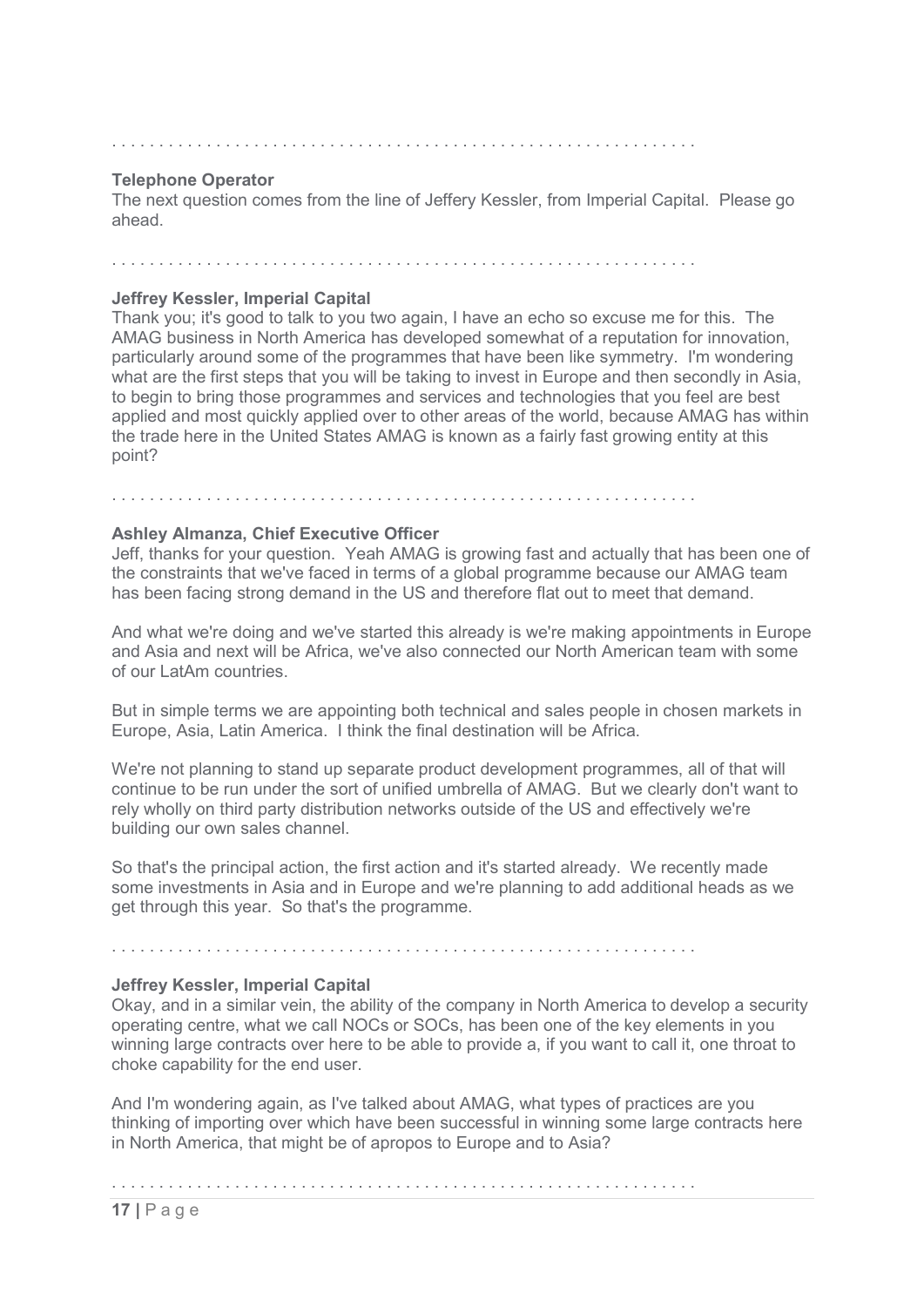### Ashley Almanza, Chief Executive Officer

 Yeah, good question. Actually it's a two way flow of knowledge and capability there. We certainly are able to learn from the projects that we've successfully implemented in the US. But equally, you know, our US and European team have been learning from Africa. We've had a very successful programme in Southern Africa, establishing security operation control centres for major enterprise accounts.

 And actually we showcased some of that, we had an internal technology fairway, we showcased some of that capability that was developed in Southern Africa and that is now being flowed back into the US and Europe.

 But you are right that the programme that we've run in North America is something that we're bringing across to Europe and the rest of the world. And in fact we're going to be seconding one of the senior leaders from our Secure Integration business, the technical side of our business in the US to help us with the global road map - technology road map for that programme. Both access control and security operation centres.

 So a bit of cross fertilisation in both direction, it always comes down - to drive your growth it always comes down to having the right people. Both in a, sort of, if you like a centralised or globalised technology unit that can do the development, but also people on the ground who can take that to market. And we're making those investments.

## Jeffrey Kessler, Imperial Capital

 One quick question, I cover Brinks over here in the United States and one of the things that they've been trying to do internationally, particularly through their Global Services programme, which essentially is an airborne programme, is to try to create some continuity of service between CIT and some of the technology that they are employing in helping banks.

 I'm wondering what types of relationships will remain after the separation between the two companies in terms of either branding, best practices, cross training, is everything going to be separate and with the companies acting completely separate, or will there be some type of ongoing relationship when you go to market?

. . . . . . . . . . . . . . . . . . . . . . . . . . . . . . . . . . . . . . . . . . . . . . . . . . . . . . . . . . . . . .

. . . . . . . . . . . . . . . . . . . . . . . . . . . . . . . . . . . . . . . . . . . . . . . . . . . . . . . . . . . . . .

### Ashley Almanza, Chief Executive Officer

 The goal is to establish completely separate companies, which is why the demerger route is attractive. There will be a period, a transition period where G4S will provide support services, that's what we envisage today, so transitional support agreement. And there we are talking principally about back office support services for the Cash company.

 But the way we are set up today and as you know Jeff we established the global Cash division at the beginning of 2018 and we have established independent technology and product development capability in the cash business and that will be wholly separate after a de-merger.

. . . . . . . . . . . . . . . . . . . . . . . . . . . . . . . . . . . . . . . . . . . . . . . . . . . . . . . . . . . . . .

### Jeffrey Kessler, Imperial Capital

Excellent, thank you very much Ashley, I appreciate it.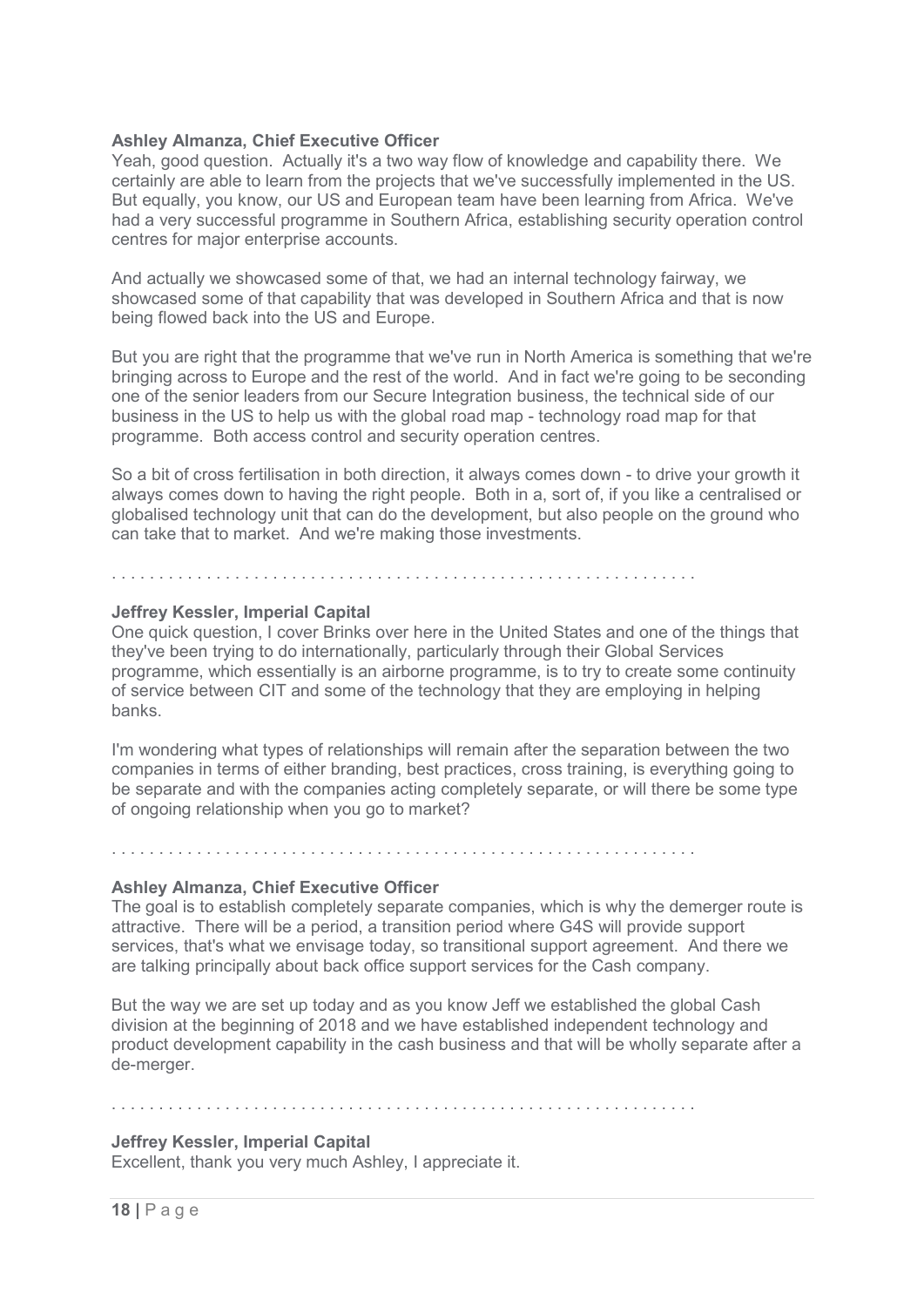### Ashley Almanza, Chief Executive Officer

Thanks Jeff.

. . . . . . . . . . . . . . . . . . . . . . . . . . . . . . . . . . . . . . . . . . . . . . . . . . . . . . . . . . . . . .

### Telephone Operator

The next question comes from the line of Paul Checketts from Barclays. Please go ahead.

. . . . . . . . . . . . . . . . . . . . . . . . . . . . . . . . . . . . . . . . . . . . . . . . . . . . . . . . . . . . . .

### Paul Checketts, Barclays Capital

 Morning everyone, I've got three questions as well please. Can I say first of all from the demerger perspective Ashley, would you potentially sell part of Cash Solutions and demerge the rest, or it a matter of all or nothing from that perspective?

 Second is on the North American Retail Cash operations, when will the hardware component of the growth drop out?

 And would you be able to give us an update on the pilot programmes, how many are running? Your expected timing of those? Any that haven't proceeded? Thanks.

. . . . . . . . . . . . . . . . . . . . . . . . . . . . . . . . . . . . . . . . . . . . . . . . . . . . . . . . . . . . . .

### Ashley Almanza, Chief Executive Officer

 Okay, so Paul, demerger - I think the way we've approached this is to create you know a leading global Cash company and so I think that in principle can only be achieved by demerging as much as possible of the whole.

 We want to give this company every chance of being successful, so that would include Retail Cash Solutions, Depositor, Cash360, Cash Manager, all of the technology and all of the conventional Cash businesses that we have. We think that represents the best solution for the demerged entity.

 I don't think - you know at some point you can see that if you start chopping the pieces of market or pieces of capability out of the business it will have some effect on the ability of that business to be successful.

 So that's how we see it - but you know clearly there are third parties expressing interest in all or some of the business and we'll evaluate those properly and then at least our shareholders will have choice. So I'm not sure that I can add much more to that, but demerger is pretty much all of the Cash business.

 On Retail Cash Solutions, Paul - sorry could you repeat the question about hardware, I didn't quite understand the question?

### . . . . . . . . . . . . . . . . . . . . . . . . . . . . . . . . . . . . . . . . . . . . . . . . . . . . . . . . . . . . . .

### Paul Checketts, Barclays Capital

 Well you've got - some of that growth is clearly from hardware related to the Target contract, when will that cease and therefore the growth will reduce?

. . . . . . . . . . . . . . . . . . . . . . . . . . . . . . . . . . . . . . . . . . . . . . . . . . . . . . . . . . . . . .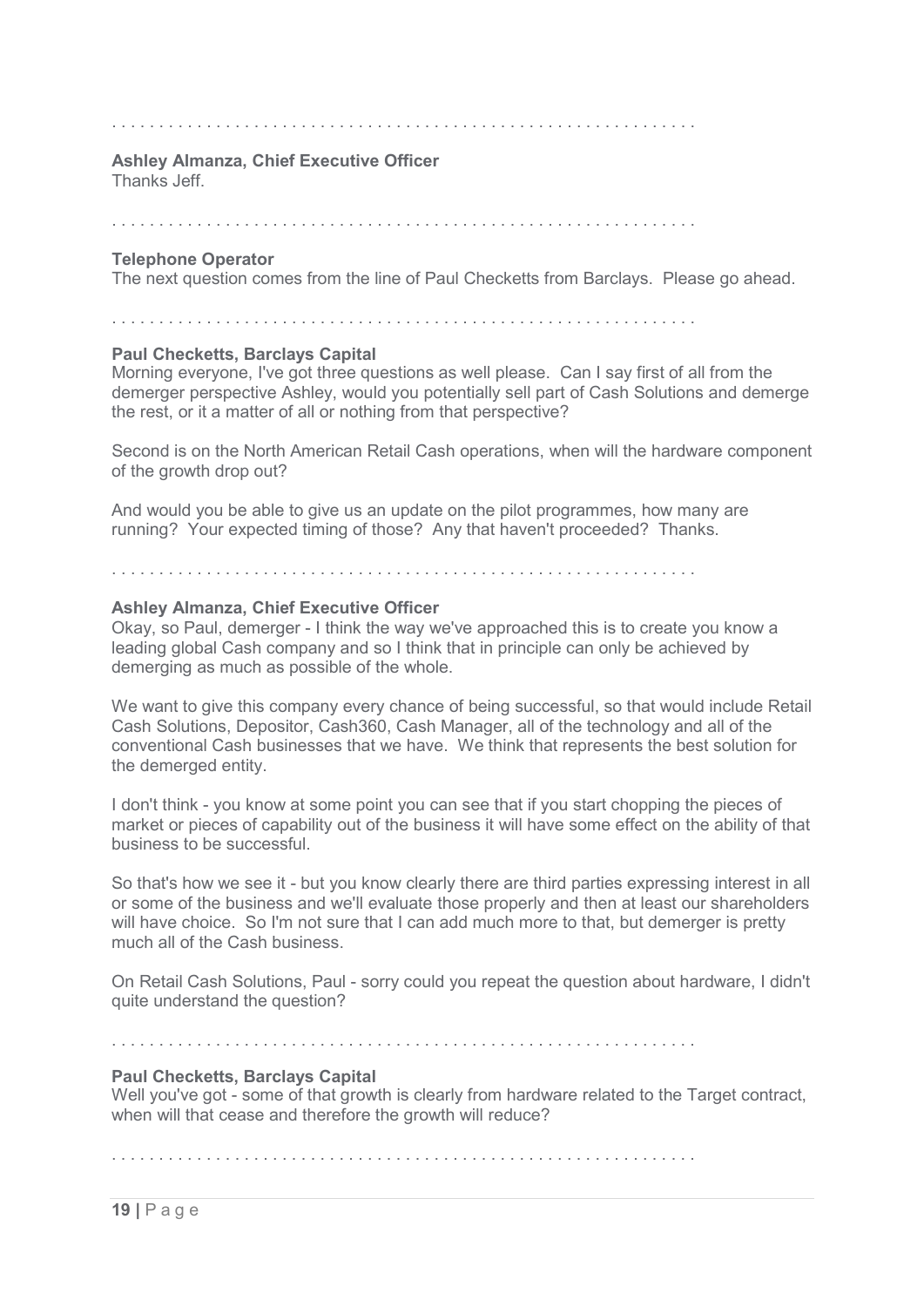### Ashley Almanza, Chief Executive Officer

 I think the Target programme will be completed in the next quarter, the rollout and we hope to be starting up some other programmes. We've got a number - the number of pilots is more or less unchanged in the big box space, but we're now standing up pilots in some of the small box areas. When I say small box I don't mean a small number, but you know what we're after here is customers who have a large number of small box outlets.

 So with our current capacity, you know the number of pilots is more or less running at the same level, for big box we're somewhere between 10 and 15 is the normal sort of run rate, big and medium sized.

 The hardware, as you know I mean this is just a difficult thing for us to predict because it depends on whether the customer wants us to procure it on their behalf, or whether they want to procure it directly. And that is a decision that obviously we're happy to support whatever they decide in order to obtain a five year recurring revenue stream at appropriate margins.

 So we can't necessarily predict it will fall or rise, but you know I wouldn't take away from the fact that every time we sell hardware we also sell a five year contract for software and service and that is the prize for us.

I think the …

 Paul Checketts, Barclays Capital If it's staying the same, does that mean they're taking a bit longer to come to a decision?

. . . . . . . . . . . . . . . . . . . . . . . . . . . . . . . . . . . . . . . . . . . . . . . . . . . . . . . . . . . . . .

. . . . . . . . . . . . . . . . . . . . . . . . . . . . . . . . . . . . . . . . . . . . . . . . . . . . . . . . . . . . . .

### Ashley Almanza, Chief Executive Officer

 Some do, some - yeah you're absolutely right Paul, some do take longer and actually some pilots - you know can take six months, nine months, if the customer wants to be absolutely sure that it's not just about the economics, but that this is going to fit into their operations, because it does change the way that the store operates. And so yeah it can take a long time. And we have to integrate as well with their systems during the pilot, so there is a quite a lot of upfront investment required - both on our part on the part of the customer.

. . . . . . . . . . . . . . . . . . . . . . . . . . . . . . . . . . . . . . . . . . . . . . . . . . . . . . . . . . . . . .

. . . . . . . . . . . . . . . . . . . . . . . . . . . . . . . . . . . . . . . . . . . . . . . . . . . . . . . . . . . . . .

### Paul Checketts, Barclays Capital

 Thanks. And the last question, if I look at your Cash Solutions capex you split that out the last two years and you've been spending about 3 to 4% of sales and your peers have been spending more like 5 to 7%, is there a need for capex to step up in the business in the next couple of years?

### Ashley Almanza, Chief Executive Officer

 So we had years where we spent almost 6%, I think 2015 or 2016. I think it sort of depends Paul on, I think many of our competitors and larger competitors, they have got big what I would call smart safe programmes, whereas we don't have anything like that scale in our business. Our smart safe programme is modest by comparison. And as far as we understand it those smart safe programmes are pretty much all on balance sheet. And I think that makes a difference.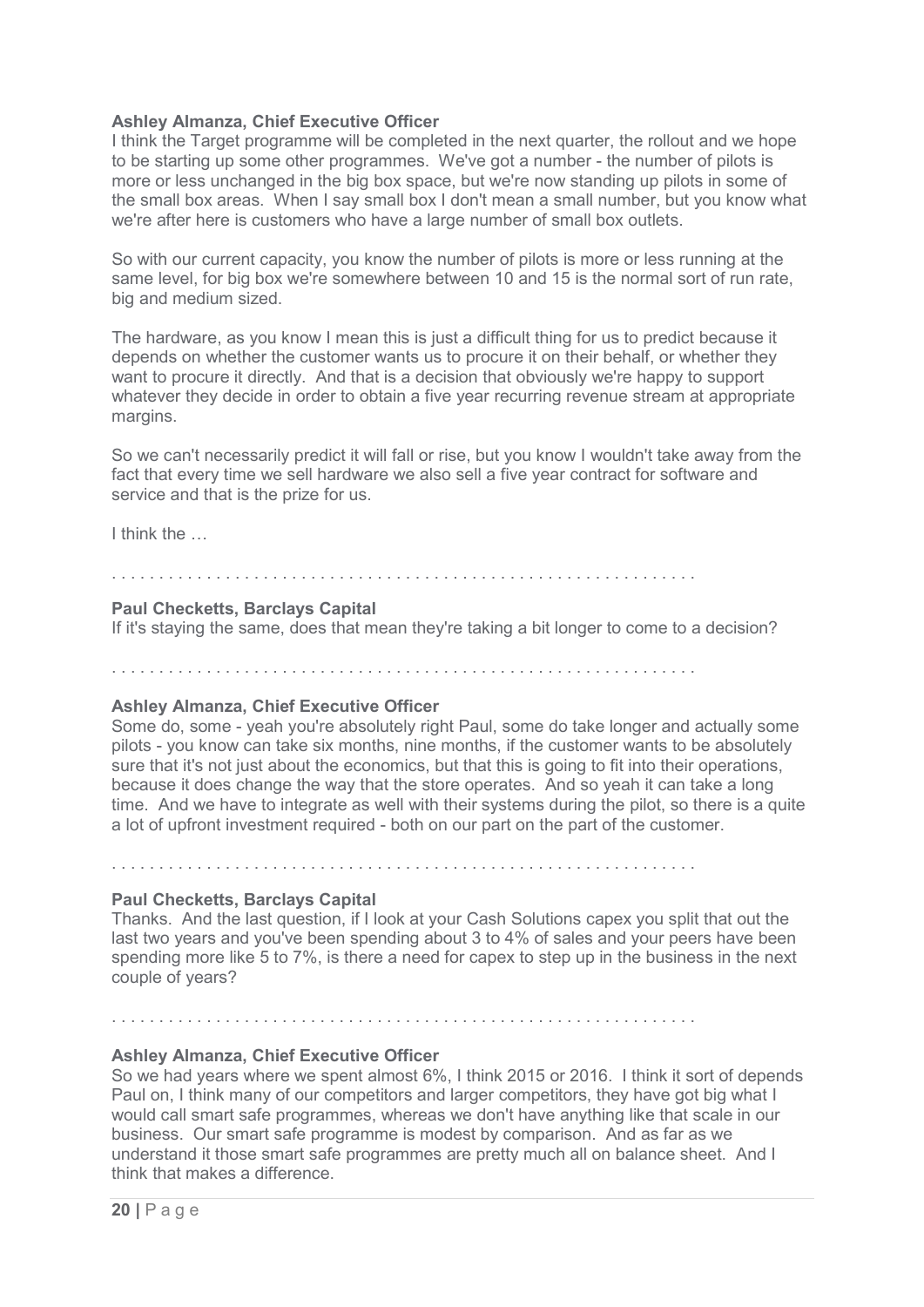Now to your question, if we were to change tact and decide that in order to grow we were going to take equipment on balance sheet then yeah by definition that would require more investment and we might see investment up at that sort of level.

Tim do you want to add anything?

. . . . . . . . . . . . . . . . . . . . . . . . . . . . . . . . . . . . . . . . . . . . . . . . . . . . . . . . . . . . . .

### Paul Checketts, Barclays Capital

 What about on the conventional Cash side, what would have happened say to the average fleet in age over the last few years?

. . . . . . . . . . . . . . . . . . . . . . . . . . . . . . . . . . . . . . . . . . . . . . . . . . . . . . . . . . . . . .

### Tim Weller, Chief Financial Officer

 The fleet age is running I think at just over eight years, which is similar to the fleet age that it would have been pretty much five years ago. So it hasn't really shifted that much over a five year time horizon.

 As Ashley says if you look at that kind of base ratio of capex to revenue between the different players in the sector you can actually see that those with the heavier weighting towards the more conventional area as opposed to kind of the smart safe operations, they're kind of running more at the 3 to 4% of revenues that we see.

 But if there is a big non-conventional, or non-fleet related investment then that's what pushes up the ratio more highly. And it's because we haven't got that big on balance sheet smart safe programme. That's really why you see the differential. But the average age of the fleet is just over eight years.

. . . . . . . . . . . . . . . . . . . . . . . . . . . . . . . . . . . . . . . . . . . . . . . . . . . . . . . . . . . . . .

### Ashley Almanza, Chief Executive Officer

 Paul, one of the things we changed five or six years ago was how the incentive programme worked in relation to capex. So six or seven years ago local management were incentivised to reduce capex. It was in the bonus scheme. We took it out of the bonus scheme and just put in place a capital rationing programme for the whole Group. So we want to be sure that we're using a consistent set of criteria to approve capex.

 We did incentivise people to find - you know innovative ways to make capex more efficient. And of course one of the earlier questions was about our restructuring programmes. We've restructured our branch network in some of our larger countries. And when you restructure your branch network you do have a more efficient fleet operation.

 But I think the point really is that we rely on our local teams to develop fleet plans and we set the investment criteria and that's how it operates.

. . . . . . . . . . . . . . . . . . . . . . . . . . . . . . . . . . . . . . . . . . . . . . . . . . . . . . . . . . . . . .

 Paul Checketts, Barclays Capital Thanks very much.

. . . . . . . . . . . . . . . . . . . . . . . . . . . . . . . . . . . . . . . . . . . . . . . . . . . . . . . . . . . . . .

Ashley Almanza, Chief Executive Officer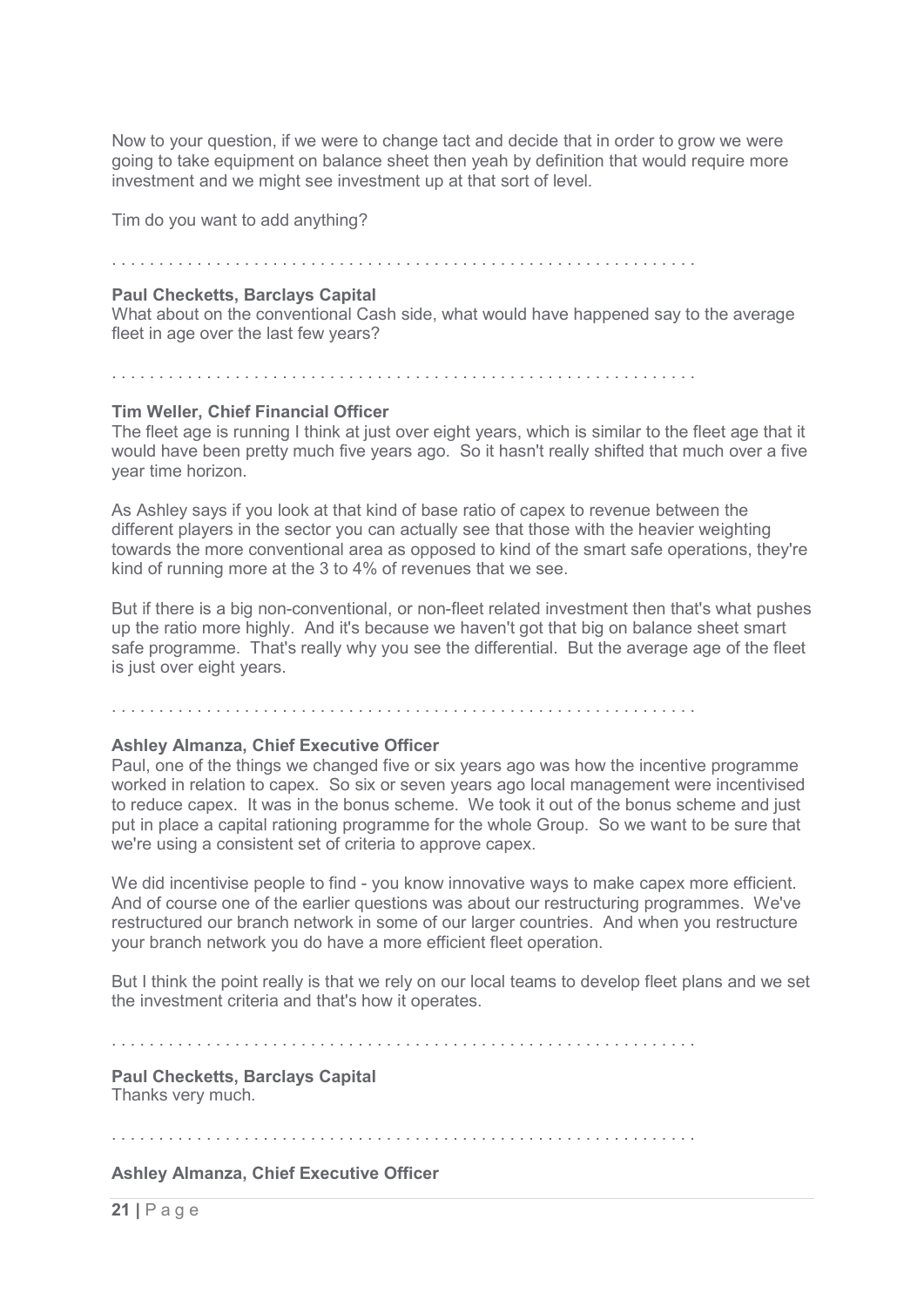You're welcome.

. . . . . . . . . . . . . . . . . . . . . . . . . . . . . . . . . . . . . . . . . . . . . . . . . . . . . . . . . . . . . .

### Telephone Operator

 The next question comes from the line of Steve Golden (?) from Deutsche Bank. Please go ahead.

. . . . . . . . . . . . . . . . . . . . . . . . . . . . . . . . . . . . . . . . . . . . . . . . . . . . . . . . . . . . . .

. . . . . . . . . . . . . . . . . . . . . . . . . . . . . . . . . . . . . . . . . . . . . . . . . . . . . . . . . . . . . .

### Steve Golden (?), Deutsche Bank

 Thanks. I just wanted to ask about price wage pressure, actually following on what Securitas said a couple of weeks ago on the fact that in Europe in particular the wage environment is quite challenging and having a hard time passing that through. I know you've touched on this in other areas on the call, but if you could just give us a bit more colour on that and whether you see that as a potential problem going forward, even if it's under control right now?

## Ashley Almanza, Chief Executive Officer

 Morning Steve. So look I mean I made the same comment when we were talking about outlook that getting the balance between wage inflation and price increases, is just - it's always part of this industry and it's an important part of the industry.

 I don't know whether this is a just a timing difference, whether we took our medicine earlier, I mean this was definitely a challenge for us last year. But we've been able to manage that balance between wage and price effectively this year.

 It is right, as I said earlier, that there is still tight labour markets, there is full employment in the US virtually and there are tight labour markets in Europe. Whether or not those labour market conditions will persist is hard to say, I mean it depends on your view as to whether or not we're seeing a bit of a slowdown, economic slowdown in Europe and whether that will flow through to labour, hard to predict.

 I think what we can say is in Europe and certainly in North America we have a good programme for both managing relations with our employees and arriving at a sensible CVAs or collective bargaining agreements and we have a good account management programme. And an account management programme is the way to build understanding with your customer about the realities of the labour market and ultimately if wages go up that has to be reflected in the cost of the service at some point.

 So I'll resist that temptation to make a forecast, but I'll just say we've got, I think, very good programmes and they are standing us in good stead at the moment and I think they'll stand us in good stead, you know they'll serve their purpose in whatever conditions we find ourselves. But I can't make a prediction on where wages are going to be going I'm afraid.

. . . . . . . . . . . . . . . . . . . . . . . . . . . . . . . . . . . . . . . . . . . . . . . . . . . . . . . . . . . . . .

## Steve Golden (?), Deutsche Bank

 Okay thanks and sorry just one follow up. Where you are winning contracts from competitors would you say that this is to a large extent anyway on price and would you say that you're benefitting from the reputation that one of your large global competitors has for being a premium operator and having slightly higher prices than the rest of the industry?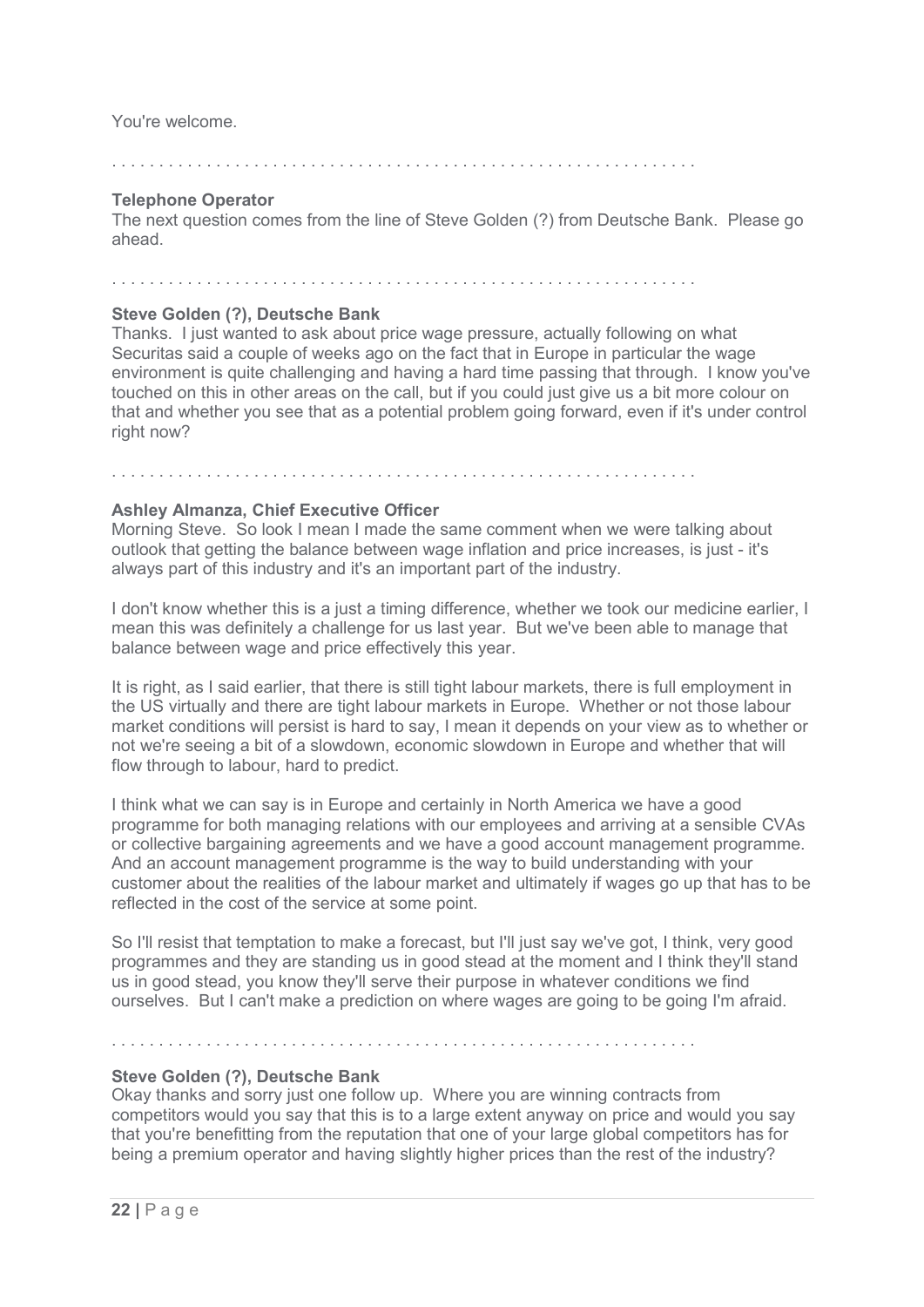### Ashley Almanza, Chief Executive Officer

 No definitely not, but again I think this is possibly a timing difference. I think we use the phrase commercial discipline, we do provide a premium service and in fact against any of the competition we invest more in recruitment and training and supervision I believe than many of our major competitors in perhaps the market that you're referring to.

. . . . . . . . . . . . . . . . . . . . . . . . . . . . . . . . . . . . . . . . . . . . . . . . . . . . . . . . . . . . . .

 If I just take the United States for example, we invest more and we sell as a premium product and that did - that was painful to hold onto that 18 months ago, we repositioned our sales effort where we focus, which vertical segments we focus on, which horizontal segments. In other words more attention on customers that place a higher value on security and on product and service differentiation. So I think technology is helping us enormously to not only win new business but hold on to existing accounts.

 So no, most certainly not price competition and certainly not in respect of the larger players, that's not the formula here.

### . . . . . . . . . . . . . . . . . . . . . . . . . . . . . . . . . . . . . . . . . . . . . . . . . . . . . . . . . . . . . .

### Steve Golden (?), Deutsche Bank Great thanks a lot.

### . . . . . . . . . . . . . . . . . . . . . . . . . . . . . . . . . . . . . . . . . . . . . . . . . . . . . . . . . . . . . .

### Ashley Almanza, Chief Executive Officer You're welcome.

. . . . . . . . . . . . . . . . . . . . . . . . . . . . . . . . . . . . . . . . . . . . . . . . . . . . . . . . . . . . . .

### Telephone Operator

The next question comes from the line of Aymeric Poulain, from Kepler. Please go ahead.

. . . . . . . . . . . . . . . . . . . . . . . . . . . . . . . . . . . . . . . . . . . . . . . . . . . . . . . . . . . . . .

### Aymeric Poulain, Kepler Cheuvreux

 Good morning, thanks for the questions. I have three. The first one is on the cash and the debt reconciliation? And then it's on the North America Retail Cash margin? And the third is on the value creation from the separation.

 On the free cash flow reconciliation I was wondering if you could give us a bit more detail on the first and second half pattern, especially given the large number of one off items that you're budgeting for this year, could you tell us how much was one off expense in the first half and how much do you expect as one off expense in the second half. I remember you said about £250m plus of one off cash items planned for this year that would be helpful.

 Secondly, on the North American Retail Cash Solution rollout, I was wondering if you believe the 30%, or 33% growth rate that you reported in the first half is sustainable for the rest of the year and if the margin that you would report from that division would be at least as high as what it was last year?

 And last, but not least, I'm just intrigued by the comment - preparing for the demerger given the fact that private buyers are generally more generous in terms of multiples they are ready to pay than the public market, at least that's what seems to be seen in your current price. And of course a demerger would involve extra cost for the listing and also for hiring a new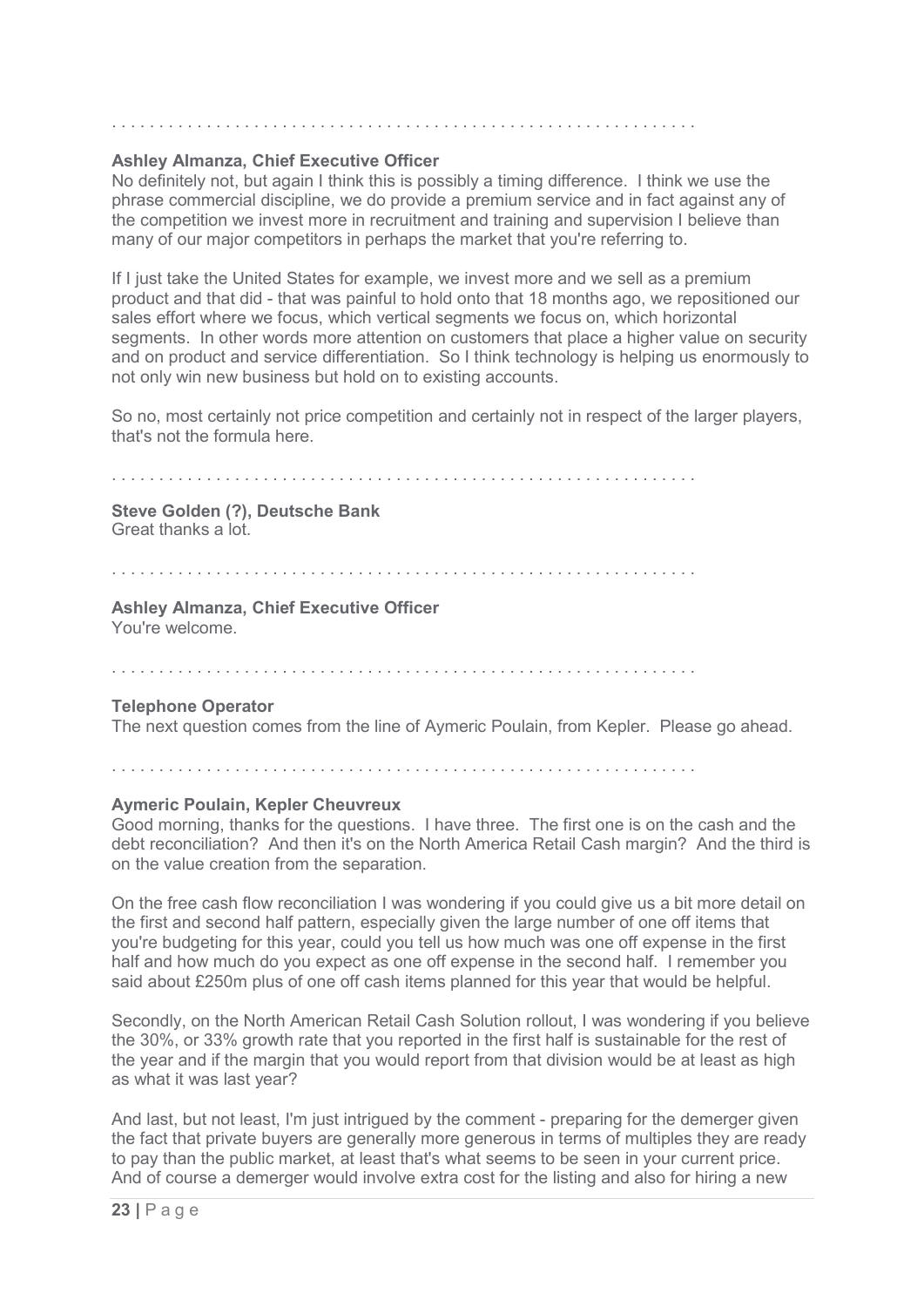top management team. So what would be the price at which you would be ready to sell Cash Solutions for cash? Thank you.

. . . . . . . . . . . . . . . . . . . . . . . . . . . . . . . . . . . . . . . . . . . . . . . . . . . . . . . . . . . . . .

### Ashley Almanza, Chief Executive Officer

 So Aymeric thank you for your questions. I'm going to ask Tim to deal with the cash flow question in a moment. But perhaps I could start with your last question.

 Look, we've - not only do we have an experienced Board and in house management team evaluating all of the proposals that we get for some or all of the Cash business, but we've also hired - the Board has hired, or appointed financial advisors. And so we will look at all credible proposals. And as I said earlier we'll just focus on value.

 But I'm afraid I'm going to resist the temptation to say what price would be the right price because I don't think that that would be in the company's interests to say what that might be.

 But you can be completely confident that all credible proposals will be thoroughly evaluated by the Board and that we will have right at the top of our list shareholder value.

 On Retail Cash Solutions, we do have a strong pipeline and so we do expect strong growth for the full year. I can't right now say that it will be 33% or more or less, I can just simply say that based on everything we know we're expecting strong growth in both revenue and profit terms from that business this year.

 You asked what about margins, that's a function, not only of growth in new business that we're bringing onstream, but also a function of investment. And we are - I think we do need to continue to make additional investments in that business, both in product development and in sales and business development, so that we can you know take as much market share as possible.

 As one of the earlier questions pointed out there is quite a long gestation period on these pilots and we want to get more of them going if possible.

 So you know it will still continue to be a strong double digit margin business and we expect strong growth, revenue and profit from that business this year. But I'm afraid I can't be more precise than that at this stage.

 And I'd be happy to give you an update at the full year results, but in the meantime I'm going to ask Tim to deal with your question on cash flow.

. . . . . . . . . . . . . . . . . . . . . . . . . . . . . . . . . . . . . . . . . . . . . . . . . . . . . . . . . . . . . .

### Tim Weller, Chief Financial Officer

 So I think you're asking about the level of first half second half split around the one offs in the cash flow statement, but it's probably work kind of reflecting on the overall cash flow profile first half, second half. But just taking the one offs first.

 In the first half of the year the cash costs of separation and restructuring where £18m. And as I said in the presentation we expect restructuring costs for the full year to be around £20m to £25m. And the separation project we expect to cost £50m, of which the majority of the spend will be incurred in 2019.

 So there will be a degree of additional cash cost of separation and restructuring in the second half of the year over and above the £18m that we've spent in the first half of the year.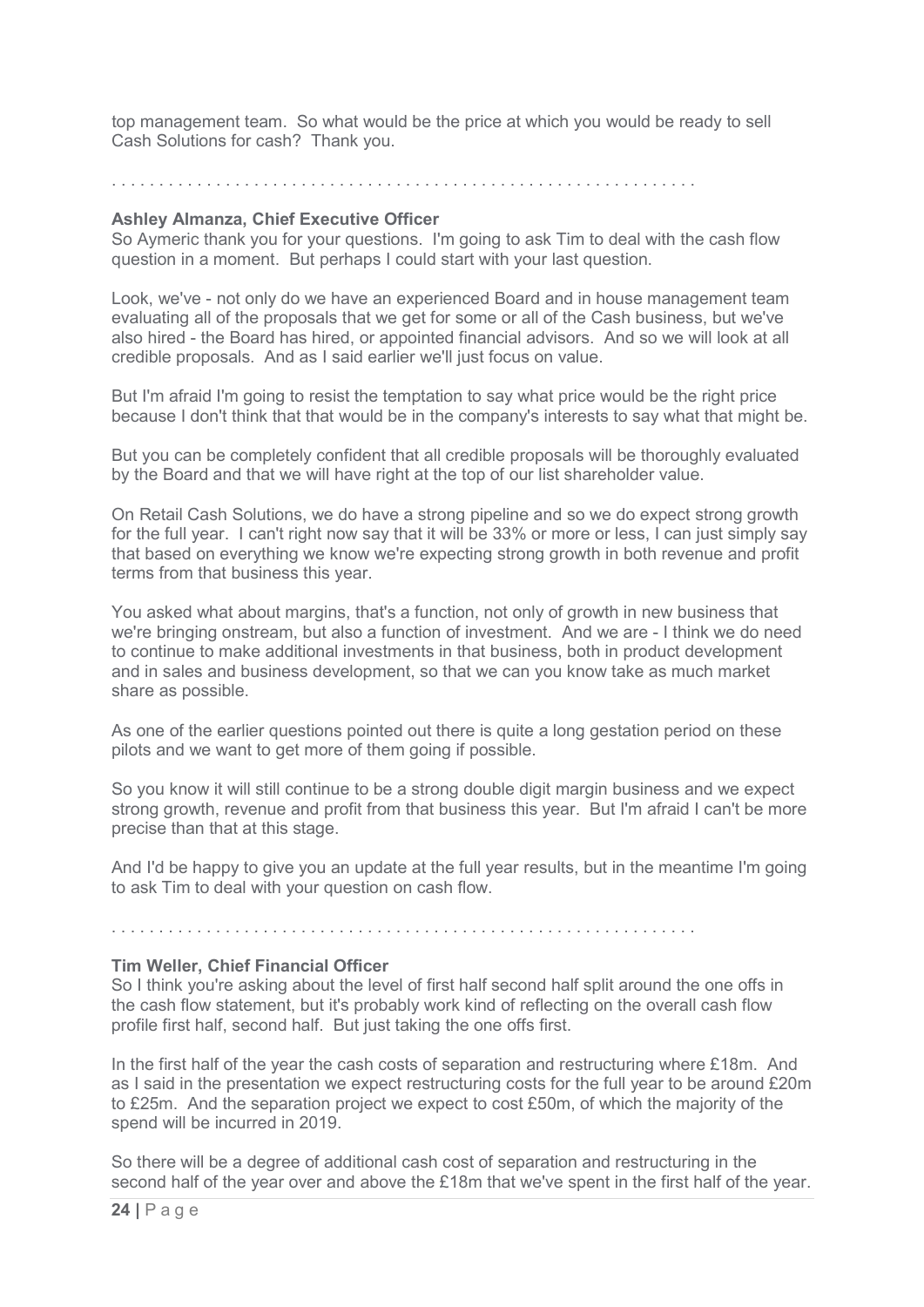Then you've actually got a couple of things that go the other way in our cash flow statement, not least of which is the first half we spent the money on the full year dividend. So dividends in the first half of the year, the cash cost was £106m and the second half of when the interim gets paid and clearly that will be significantly lower than the £100m.

 Similarly with interest, given the timing of coupon payments on our debt the cash costs of interest in the first half of the year was £81m. And we are guiding to around £120m come the full year. So a step down in interest cash costs in the second half of the year.

 But kind of overarching all of that is operating cash flow and the issue we've guided to very firmly in the interim results, that the cash conversion in the first half of the year of around 88%. We expect to see cash conversion for the full year north of 100%. And I think last year, full year cash conversion was around 117%. So there is expected to be a significant improvement in operating cash generation in the second half of the year.

 And really the issue around the half year is a timing point. If you remember at the year end we actually talked about an adverse working capital trend in primarily our US business, that has reversed during the course of the first half of this year. But actually in terms of the significant timing of cash payments, it's mainly in the UK and in our Care and Justice business in the UK at the half year.

 And we do expect that to reverse come the full year. And it is notable that the half year end was at a weekend, the year end, 31st of December is I think on a Tuesday at the end of this year, which will make a difference just in terms of the phasing of customer cash receipts.

. . . . . . . . . . . . . . . . . . . . . . . . . . . . . . . . . . . . . . . . . . . . . . . . . . . . . . . . . . . . . .

### Ashley Almanza, Chief Executive Officer

Thanks Tim.

Aymeric did you have a follow up?

. . . . . . . . . . . . . . . . . . . . . . . . . . . . . . . . . . . . . . . . . . . . . . . . . . . . . . . . . . . . . .

### Aymeric Poulain, Kepler Cheuvreux

 Sorry, because what's intrigued me is the 100% operating cash flow guidance, does it include the £100m of cash from the California class actions?

. . . . . . . . . . . . . . . . . . . . . . . . . . . . . . . . . . . . . . . . . . . . . . . . . . . . . . . . . . . . . .

### Tim Weller, Chief Financial Officer

 No that would be separate from that cash conversion, because it was a specific item when we recognised it in our income statement and we will treat it as such in the cash flow statement when the cash leaves the Group.

. . . . . . . . . . . . . . . . . . . . . . . . . . . . . . . . . . . . . . . . . . . . . . . . . . . . . . . . . . . . . .

### Aymeric Poulain, Kepler Cheuvreux Thank you.

. . . . . . . . . . . . . . . . . . . . . . . . . . . . . . . . . . . . . . . . . . . . . . . . . . . . . . . . . . . . . .

### Ashley Almanza, Chief Executive Officer You're welcome, thank you.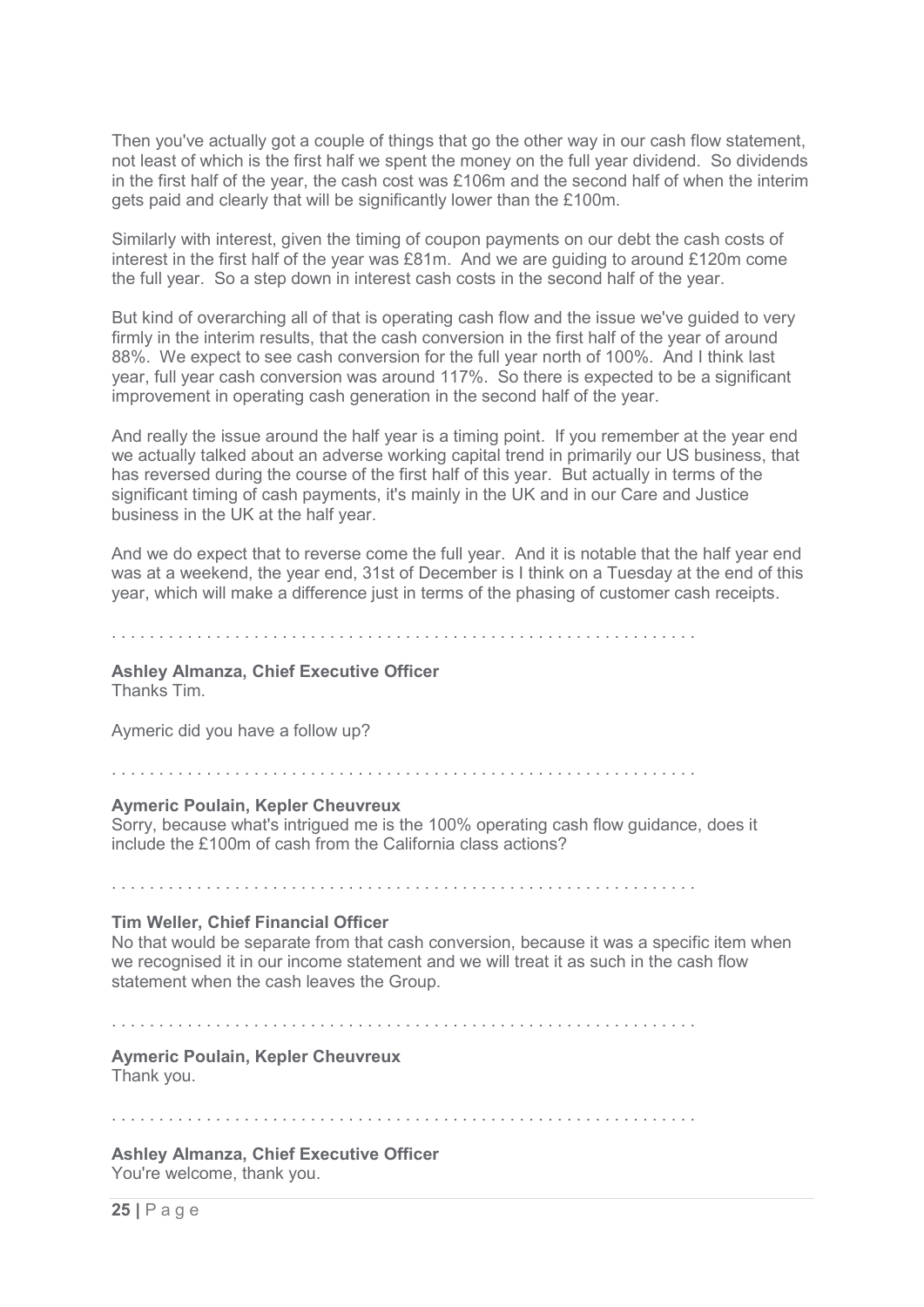### Telephone Operator

The next question comes from the line of Sylvia Barker from JP Morgan. Please go ahead.

. . . . . . . . . . . . . . . . . . . . . . . . . . . . . . . . . . . . . . . . . . . . . . . . . . . . . . . . . . . . . .

### Sylvia Barker, JP Morgan

 I'm aware that the call is going on for a while, so just a couple of follow ups. Just on North America and Africa, it sounds like a lot of the growth is actually coming from energy and resources in Africa? And then in North America, how much of the growth is coming from energy if you can specify that?

 And then maybe could you just give us the Care and Justice margin where it's running now and are we correct in thinking that that is the non-core part you're identifying, or is there anything else as well? Thank you.

### . . . . . . . . . . . . . . . . . . . . . . . . . . . . . . . . . . . . . . . . . . . . . . . . . . . . . . . . . . . . . .

### Ashley Almanza, Chief Executive Officer

Sylvia, sorry could you repeat your question about North America, the line wasn't clear?

Hello.

### . . . . . . . . . . . . . . . . . . . . . . . . . . . . . . . . . . . . . . . . . . . . . . . . . . . . . . . . . . . . . .

### Telephone Operator

 Apologies that line has just disconnected. Would you like to answer the other parts of the question or will I go to the next one?

. . . . . . . . . . . . . . . . . . . . . . . . . . . . . . . . . . . . . . . . . . . . . . . . . . . . . . . . . . . . . .

### Ashley Almanza, Chief Executive Officer

I think we'll take the next question and wait for Sylvia to come back on please.

. . . . . . . . . . . . . . . . . . . . . . . . . . . . . . . . . . . . . . . . . . . . . . . . . . . . . . . . . . . . . .

### Telephone Operator

 Okay, so the next question comes from the line of Matthew Lloyd from HSBC. Please go ahead.

. . . . . . . . . . . . . . . . . . . . . . . . . . . . . . . . . . . . . . . . . . . . . . . . . . . . . . . . . . . . . .

### Matthew Lloyd, HSBC

 Good morning gentlemen. I just wanted to probe into this issue of wage, price, volume in the US, because obviously one of your peers has made it sort of the question of the moment.

 Now if I'm correct from memory I think US wage inflation for security guards is 5.5% from about 4% last year. Price inflation buried in the PPI for manned guarding is about 3.5%, you're growing at I think you said sort of north of 8.

 Can you tell me how your wage compares to the 5.5 and how your price increase compares to the 3.5? Because you're doing something very good, but it seems very different from the market figures and perhaps what some of your peers are talking about?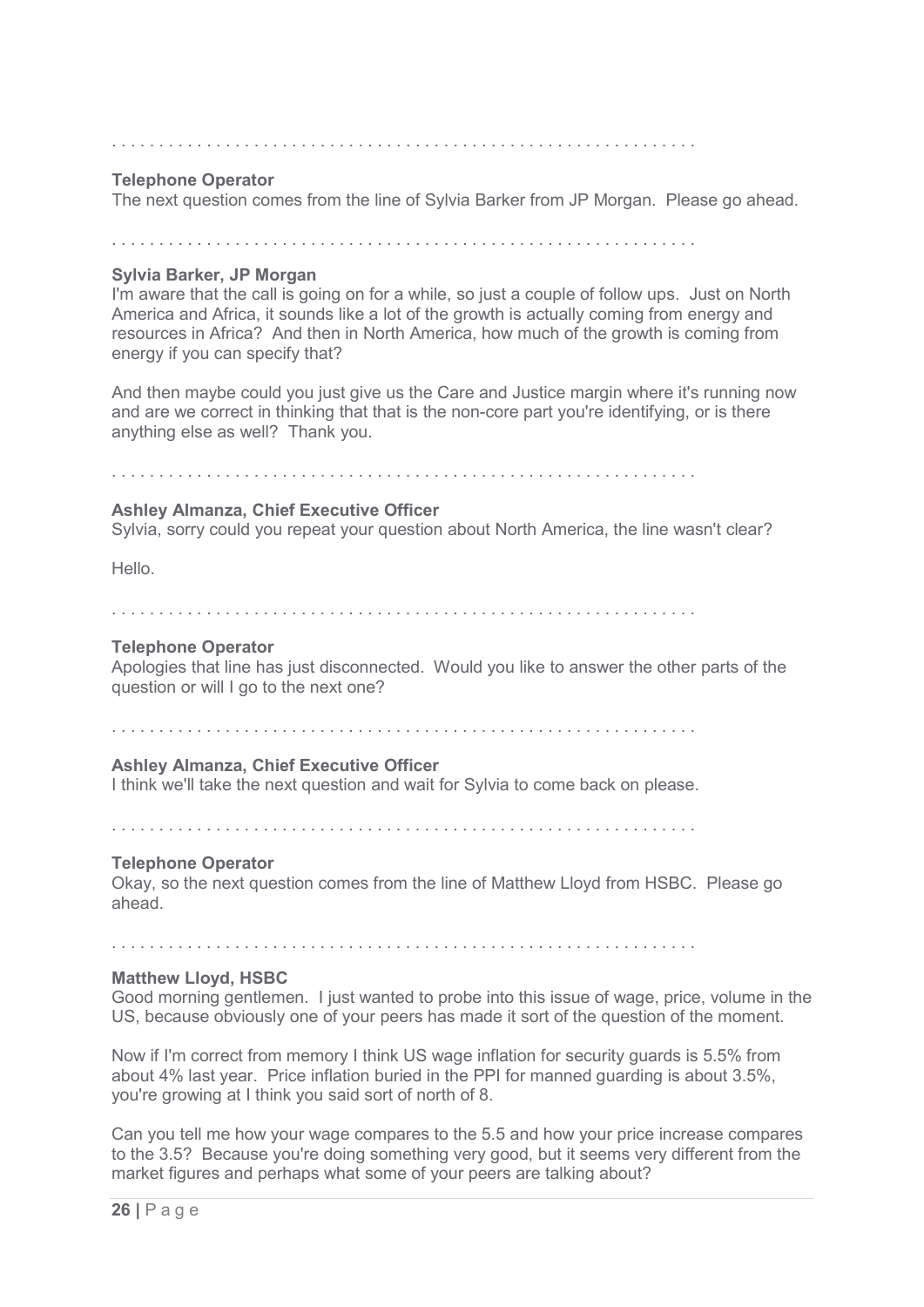### Ashley Almanza, Chief Executive Officer

 Look, I think it's less complicated than that, we're winning business it's as simple as that, we're winning, we're talking market share and we're taking market share with integrated security solutions, that's where we're having the most success.

. . . . . . . . . . . . . . . . . . . . . . . . . . . . . . . . . . . . . . . . . . . . . . . . . . . . . . . . . . . . . .

 So you know other than that you know we don't have exactly the same wage inflation dynamics as our competitors. A big thing about the US which makes this question virtually impossible to answer in a short hand fashion is there isn't a uniformed wage inflation figure for the United States. Literally it can vary massively location by location.

 You could be recruiting you know in Charlotte North Carolina at exactly the same moment as the fire department and the police department are recruiting and you will find wage inflation to be well above the national average.

 And you can be recruiting somewhere else where you have none of those features and wage inflation is below the national average.

 So I don't think I can give you a short hand answer to your question other than to say you know we obviously last year had some of the issues that you might be referring to now that our competitors are experiencing. And we worked hard to get our wage and prices back into balance. That is in the US, you don't have typically indexation in contracts. So it comes down to account management and customer relationships.

 And you know we did a lot of that work last year. So what you're seeing now is a business that is winning essentially, new work both greenfield and taking market share. And I think we wouldn't claim to be you know impervious to general inflation or wage inflation.

 So you could easily just take RPI off our growth figure and say the rest is real. That's as much as we can tell you, but we're just in a different place to where our competitors are at the moment. And of course we were in a different place last year as well. I don't think people …

. . . . . . . . . . . . . . . . . . . . . . . . . . . . . . . . . . . . . . . . . . . . . . . . . . . . . . . . . . . . . .

### Matthew Lloyd, HSBC

 So can I interpret that as saying your wage rate inflation is below 5.5% so the majority of the growth is volume?

. . . . . . . . . . . . . . . . . . . . . . . . . . . . . . . . . . . . . . . . . . . . . . . . . . . . . . . . . . . . . .

### Ashley Almanza, Chief Executive Officer Yes.

. . . . . . . . . . . . . . . . . . . . . . . . . . . . . . . . . . . . . . . . . . . . . . . . . . . . . . . . . . . . . .

 Matthew Lloyd, HSBC Thank you.

. . . . . . . . . . . . . . . . . . . . . . . . . . . . . . . . . . . . . . . . . . . . . . . . . . . . . . . . . . . . . .

 Ashley Almanza, Chief Executive Officer Okay.